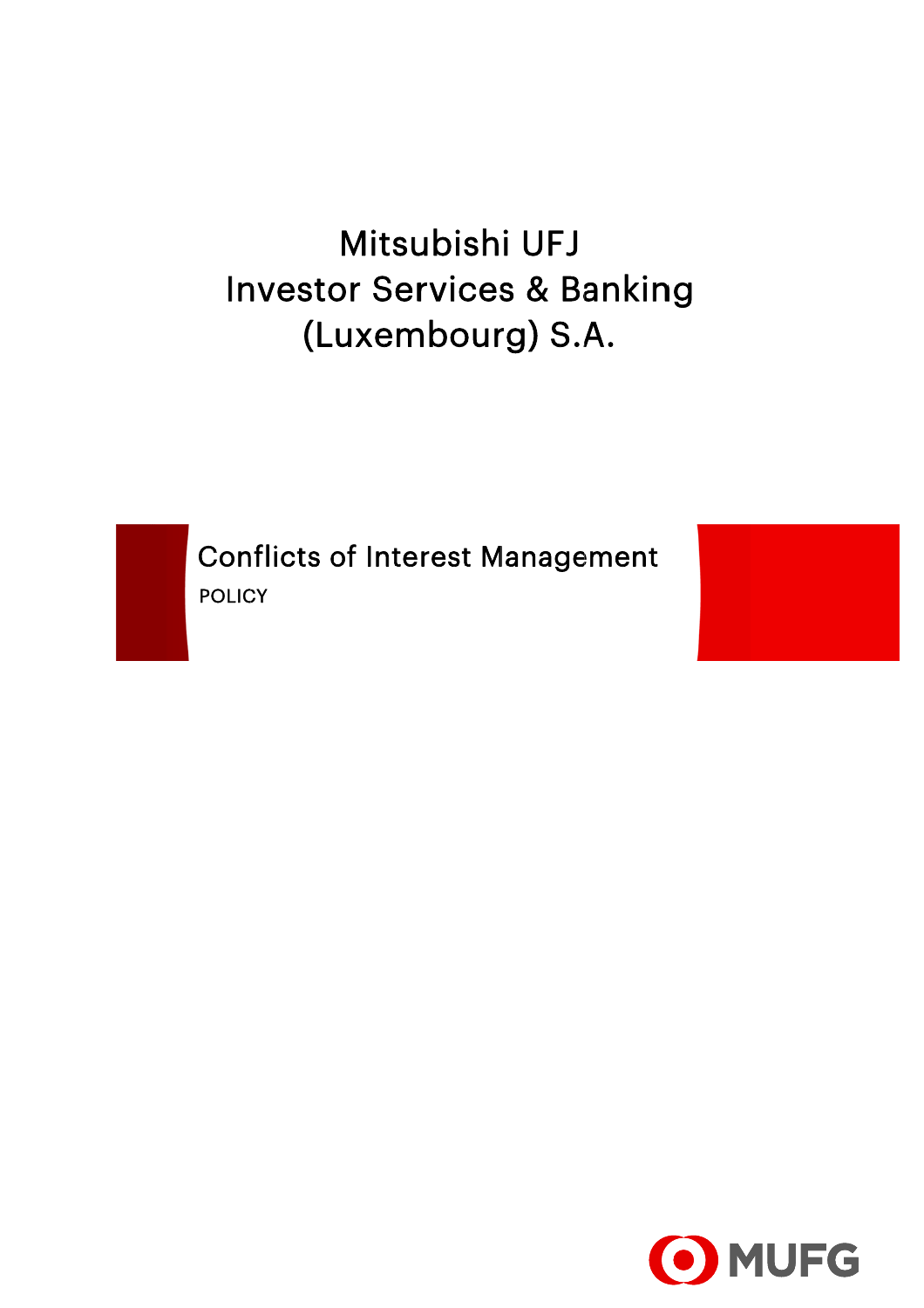## **Table of Contents**

| Section I.     |                                                                        |  |  |  |  |  |
|----------------|------------------------------------------------------------------------|--|--|--|--|--|
| Section II.    |                                                                        |  |  |  |  |  |
| Section III.   |                                                                        |  |  |  |  |  |
| Section IV.    |                                                                        |  |  |  |  |  |
| Section V.     |                                                                        |  |  |  |  |  |
| Section VI.    |                                                                        |  |  |  |  |  |
| V1.1.          |                                                                        |  |  |  |  |  |
| VI.2.          |                                                                        |  |  |  |  |  |
| Section VII.   |                                                                        |  |  |  |  |  |
| VII.1.         |                                                                        |  |  |  |  |  |
| VII.2.         |                                                                        |  |  |  |  |  |
| VII.3.         | Employees' personal investments, directorships and outside positions11 |  |  |  |  |  |
| VII.4.         |                                                                        |  |  |  |  |  |
| VII.5.         |                                                                        |  |  |  |  |  |
| VII.6.         |                                                                        |  |  |  |  |  |
| Section VIII.  |                                                                        |  |  |  |  |  |
| <b>VIII.1.</b> |                                                                        |  |  |  |  |  |
| $\bullet$      |                                                                        |  |  |  |  |  |
|                |                                                                        |  |  |  |  |  |
| <b>VIII.1.</b> |                                                                        |  |  |  |  |  |
| VIII.2.        |                                                                        |  |  |  |  |  |
| Section IX.    |                                                                        |  |  |  |  |  |
| Section X.     |                                                                        |  |  |  |  |  |
| X.1.           |                                                                        |  |  |  |  |  |
| X.2.           |                                                                        |  |  |  |  |  |
| X.3.           |                                                                        |  |  |  |  |  |
| X.4.           |                                                                        |  |  |  |  |  |

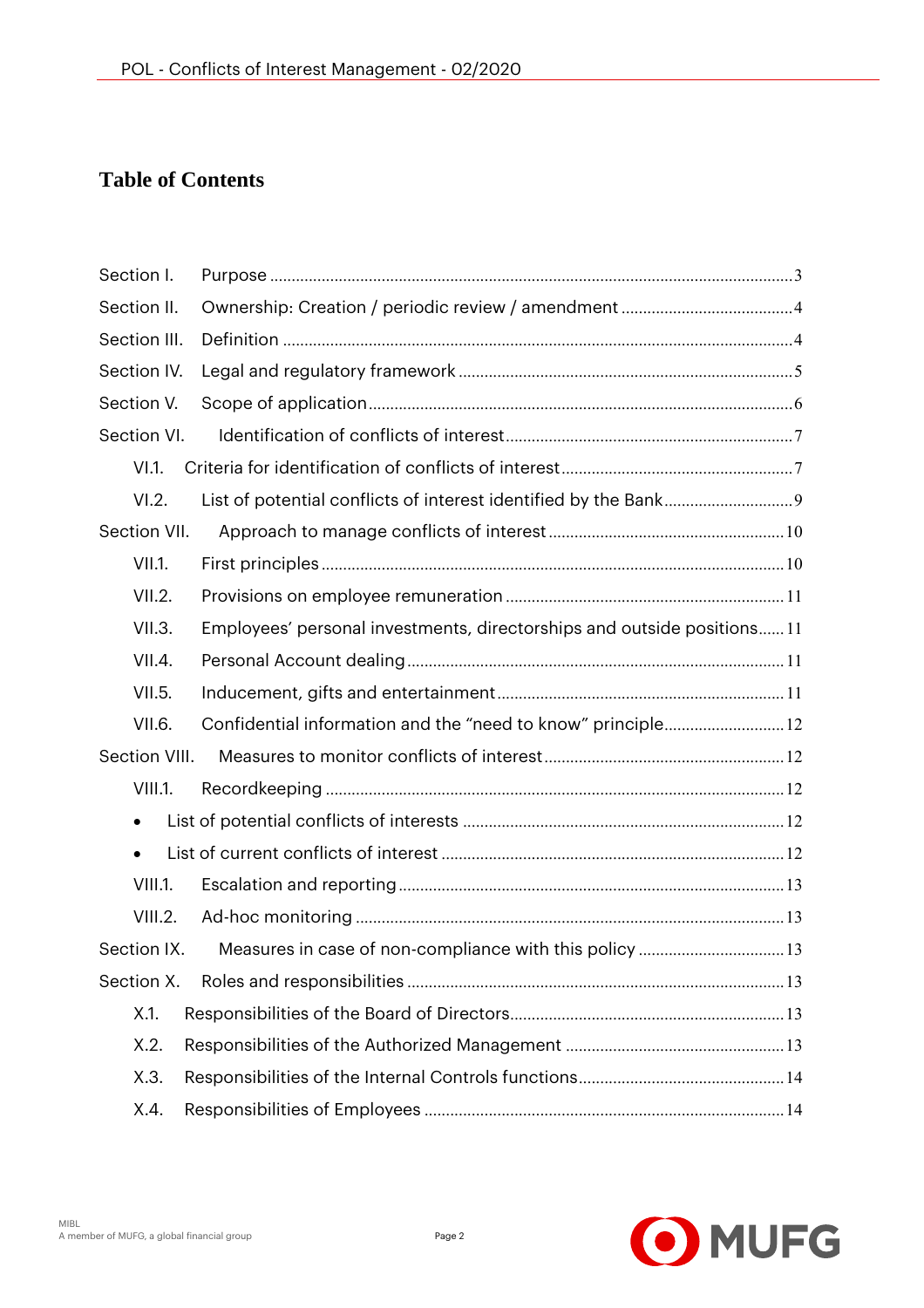## Section I. PURPOSE

Mitsubishi UFJ Investor Services & Banking (Luxembourg) S.A. (hereafter "MUFG" or "the Bank") and its branch Mitsubishi UFJ Investor Services & Banking (Luxembourg) S.A., Dublin Branch (hereafter "MUFG Dublin Branch"), are committed to conducting its business with the highest ethical standards and complying fully with its legal and regulatory obligations. As a result of the wide range of financial services provided, the Bank may face both actual and perceived conflicts of interest.

The Bank's Policy is to take all reasonable steps to maintain and operate effective organizational and administrative arrangements to identify, prevent, manage and monitor relevant conflicts which may arise or have arisen in the normal course of its business activities and operations, either on a one/off basis or on a more recurring basis, and which entails a material risk of damage to the interests of the clients. The Authorized Management of the Bank is responsible for ensuring that the systems, controls and procedures are adequate to manage conflicts of interest. The Compliance department of the Bank assists in the management of actual and potential conflicts of interest.

Each employee is required to comply with the guidelines set out below and to bring to the attention of the Compliance department and the Head(s) of the relevant business unit any circumstances he or she may be aware that give rise to conflicts of interest. Employees may use the form included in Appendix II of the Policy or via any other form (e-mail, telephone or in person) provided that all details in relation with the conflict are recorded.

This Policy seeks to address, in broad terms, the material types of conflicts of interest that are relevant to the Bank, its clients and any other relevant person involved in the business activities of the Bank (such as employees). This Policy also aims to meet the Bank's regulatory obligations pursuant to the requirements of CSSF Circular 12/552 as amended and the MiFID Regulation in order to act honestly, fairly and professionally in the best interests of its clients and to put client's interests ahead of its own.

The overall objective of this Policy is to set out guidelines for identifying existing or potential conflicts of interest, the procedures, and restrictions on the activities of the Bank, its directors, and employees aimed at minimizing the risks of conflicts arising and minimizing the damage to the interests of the Bank's clients where the conflicts are unavoidable.

Accordingly, the Bank will:

- Identify situations where conflicts of interest may arise or have arisen, entailing a material risk of damage to the client's interests by reference to the specific services and activities carried out by the Bank;
- Establish appropriate procedures, mechanisms and systems to manage and monitor those conflicts;
- Maintain procedures and systems designed to prevent actual damage to the client's interests through any identified conflicts;

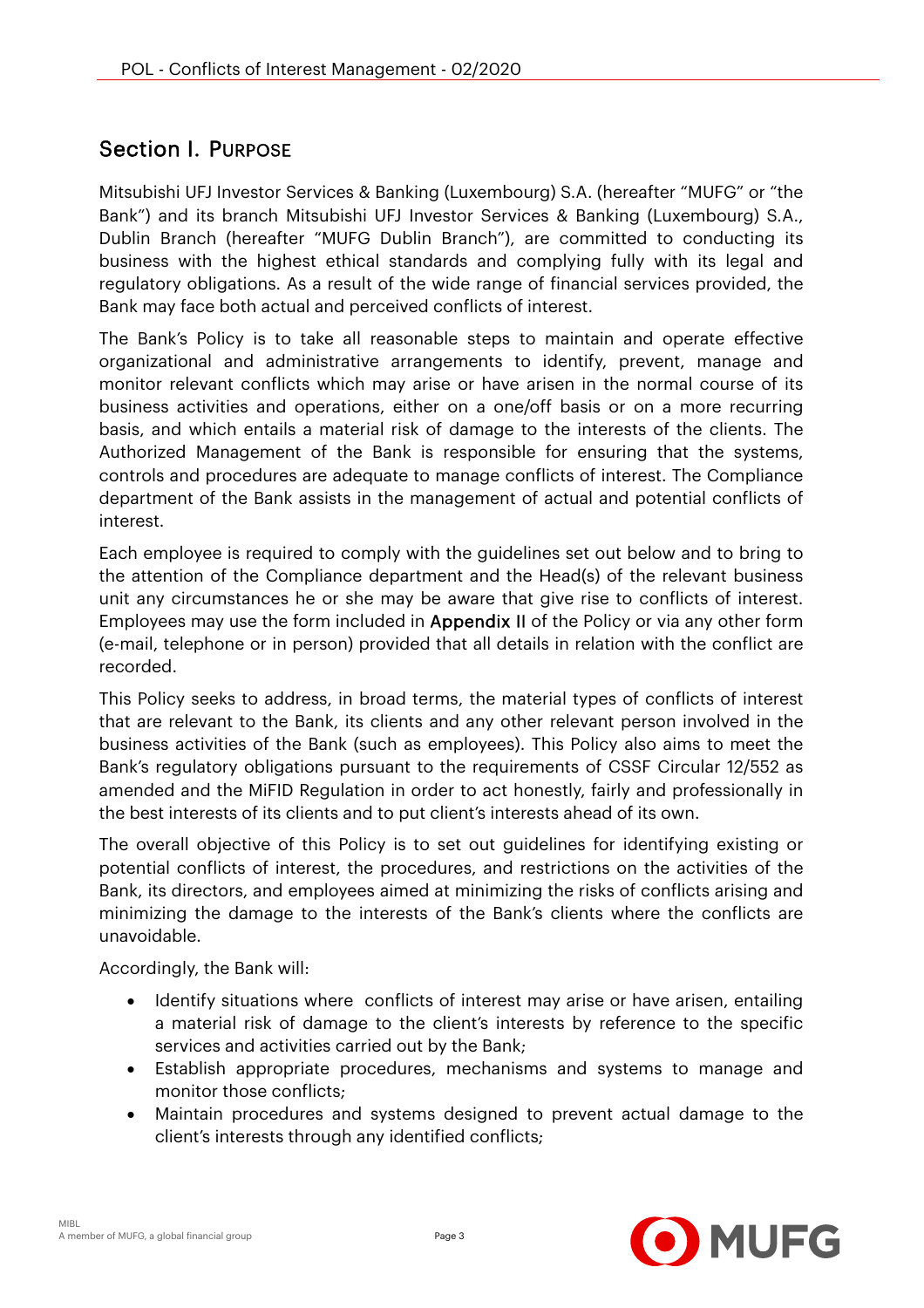- Maintain records of such conflict of interest (including potential conflicts of interest); and
- Communicate main arrangements and rules to the Bank's employees and related branches and subsidiaries, if any.

It has to be noted that the Bank is not providing the following services to its clients:

- Investment research and advice;
- Discretionary Portfolio Management/Collective Portfolio Management activities;
- Corporate finance activities, including underwriting or selling when offering securities, or advising on mergers and acquisitions.

# Section II.OWNERSHIP: CREATION / PERIODIC REVIEW / AMENDMENT

This policy is created, owned and maintained by the Compliance Department for use across the Bank and its branch.

Any amendment to this Policy shall be approved by the Executive Committee and by the Board of Directors.

## Section III. DEFINITION

A conflict of interest may involve a situation where, within the course of the Bank's activities, the interests of the Bank and/or its clients (e.g. Funds/Investors of such Funds, Management Companies), or employees or any other Relevant Person compete directly or indirectly. Some of these conflicts may arise because the Bank is involved in a broad range of business activities with different clients. Other may arise because of the specific circumstances of particular business activities.

A particular activity or situation may be found to involve a conflict of interest even though it does not result in any financial loss to the Bank or its clients or any gain to the Bank or an employee, and irrespective of the motivations of the employee involved.

For the purpose of the Policy and in accordance with Article 2 of the Grand-Ducal Regulation of 13 July 2013, "Relevant Person" means any of the following:

- A director, partner or equivalent, manager or appointed representative (or where applicable, tied agent) of the Bank;
- A director, partner or equivalent, or manager of any appointed representative (or where applicable, tied agent) of the Bank;
- An employee of the Bank or of an appointed representative (or where applicable, a tied agent) of the Bank, as well as any other natural person, whose services are placed at the disposal and under the control of the Bank or a tied agent of the Bank and who is involved in the provision by the Bank of regulated activities;

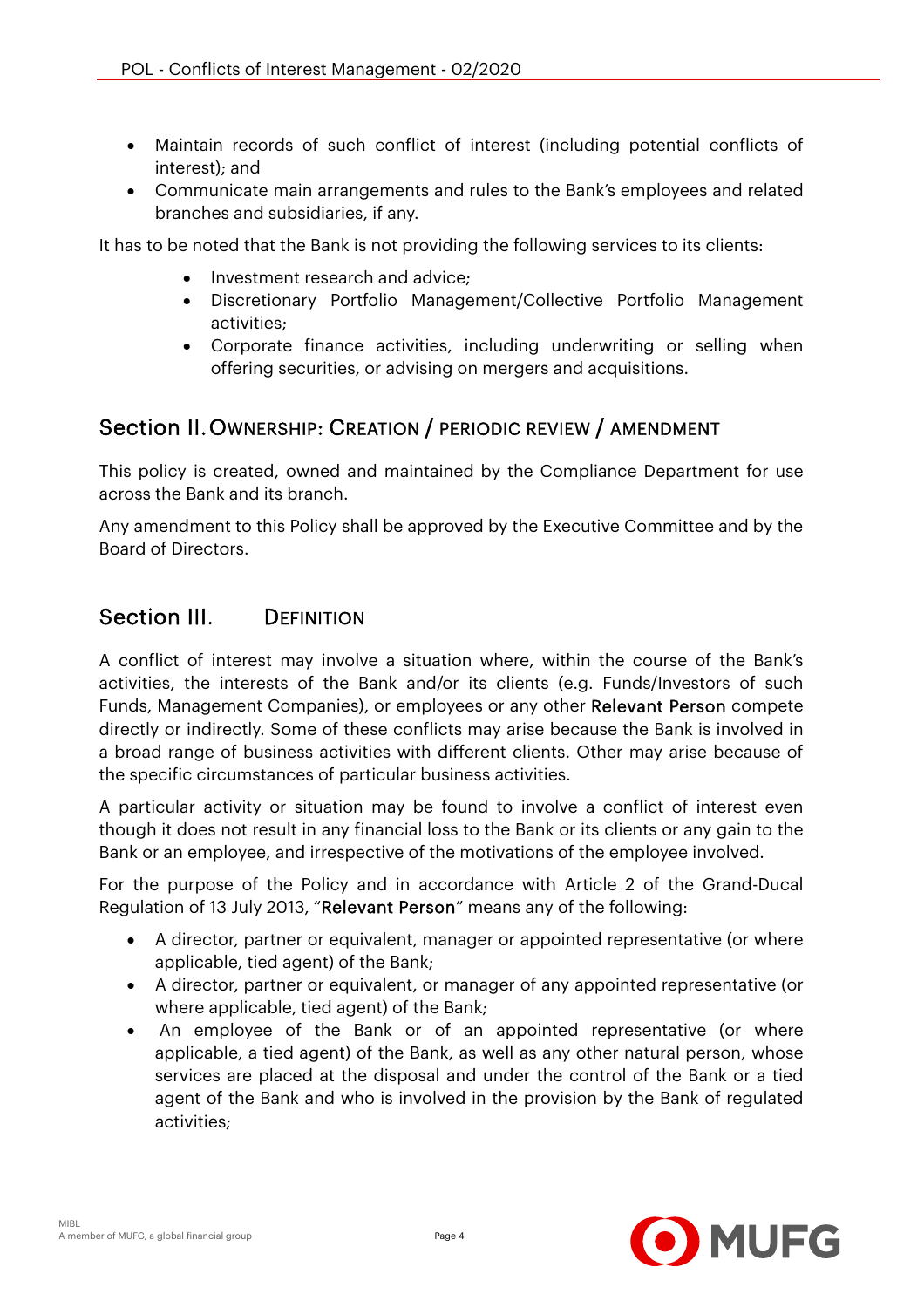A natural person who is directly involved in the provision of services to the Bank or to its appointed representative (or where applicable, tied agent) under an outsourcing arrangement for the purpose of the provisions by the Bank of investment services and activities.

A conflict may arise between any of the following (but not limited to):

- The Bank and the client;
- Two clients of the Bank:
- $\bullet$  Investors in the same fund:
- An employee and the client;
- Two employees of the Bank;
- One or more employees and the Bank;
- A service provider and the Bank.

A conflict of interest may arise in any area of the Bank's business activities, for instance when providing to its clients a service, which may benefit to the Bank (or another client for whom the Bank is acting) whilst potentially and materially damaging another client where the Bank owes a duty to the client.

Conflicts of interest situations may also appear between the Bank and service providers when the services may be agreed in terms that may benefit to the Bank or a "Relevant Person".

The Bank should also ensure that transactions with related parties do not affect the capacity of the Bank to provide independent depositary services to the clients.

The conflicts mentioned in this Policy are examples of conflicts of interest and is not an exhaustive list. The Bank's staff must consider all activities carried out in order to identify and escalate any conflicts that may arise.

## Section IV. **LEGAL AND REGULATORY FRAMEWORK**

Main regulatory requirements applying to the Bank in relation to conflicts of interest are as follow:

#### EU level

Directive 2004/39/EC of the European Parliament and of the Council of 21 April 2004 on markets in financial instruments ("MiFID") amending Council Directives 85/611/EEC and 93/6/EEC and Directive 2000/12/EC of the European Parliament and of the Council and repealing Council Directive 93/22/EEC;

Directive 2011/61/EU of the European Parliament and of the Council on Alternative Investment Fund Managers ("AIFMD") of 8 June 2011;

Directive 2014/65/EU of the European Parliament and of the Council of 15 May 2014 on markets in financial instruments (MiFID II), amending Directive 2002/92/EC and Directive 2011/61/EU and repealing provisions of Directive 2004/39/EC;



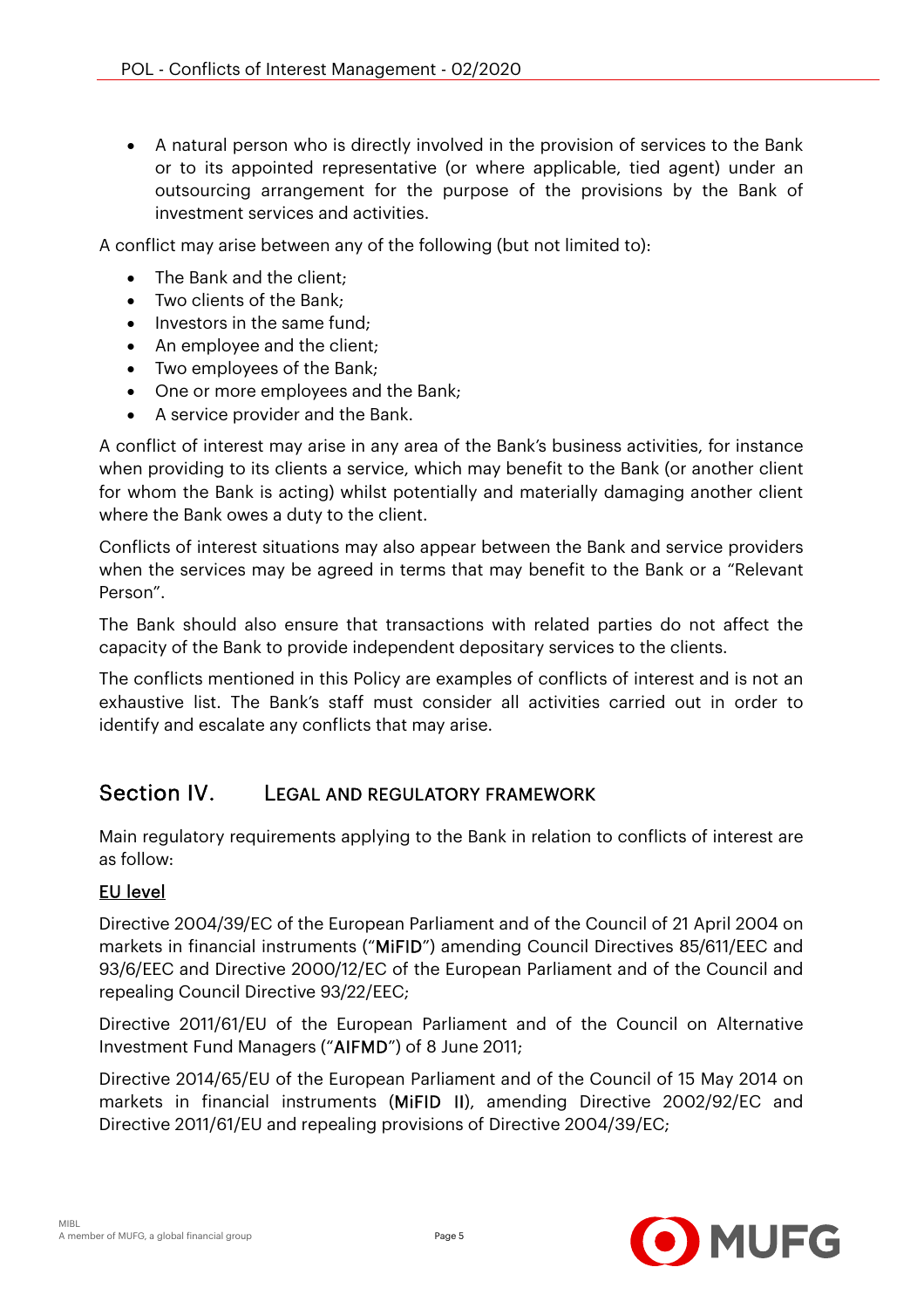Directive 2014/91/EU of the European Parliament and of the Council of 23 July 2014 ("UCITS V") amending Directive 2009/65/EC on the coordination of laws, regulations and administrative provisions relating to undertakings for collective investment in transferable securities as regards depositary functions, remunerations policies and sanctions;

Commission Delegated Regulation (EU) 231/2013 supplementing Directive 2011/61/EU;

Regulation (EU) No 600/2014 (MiFIR) of the European Parliament and of the Council of 15 May 2014 on markets in financial instruments and amending Regulation (EU) No 648/2012;

Commission Delegated Regulation (EU) 2016/438 supplementing Directive 2009/65/EC of the European Parliament and of the Council with regard to obligations of depositaries;

#### Luxembourg level

Law of 5 April 1993 on the Luxembourg Financial Sector;

Law of 9 May 2006 on Market Abuse transposing European Market Abuse Directive 2003/6/CE;

Law of 13 July 2007 transposing Directive 2004/39/EC on markets in financial instruments;

Law of 12 July 2013 on alternative investment fund managers transposing Directive 2011/61/EU;

Grand-Ducal Regulation of 13 July 2007 relating to organisational requirements and rules of conduct in the financial sector and transposing Commission Directive 2006/73/EC of 10 August 2006;

CSSF Circular 06/257 on Market Abuse;

CSSF Circular 07/307 as amended;

CSSF Circular 12/552 as amended;

CSSF Circular 14/585 on Remuneration Policies and Practices;

CSSF Circular 16/644 applicable to credit institutions acting as UCITS depositary subject to part I of the Law of 17 December 2010 relating to undertakings for collective investment and to all UCITS.

## Section V.SCOPE OF APPLICATION

This Conflict of Interest Policy is applicable to all employees of the Bank, as well as employees of its branch, including the Authorized Management of the Bank and the Board of Directors and any other Relevant Person (refer to definition in section III).

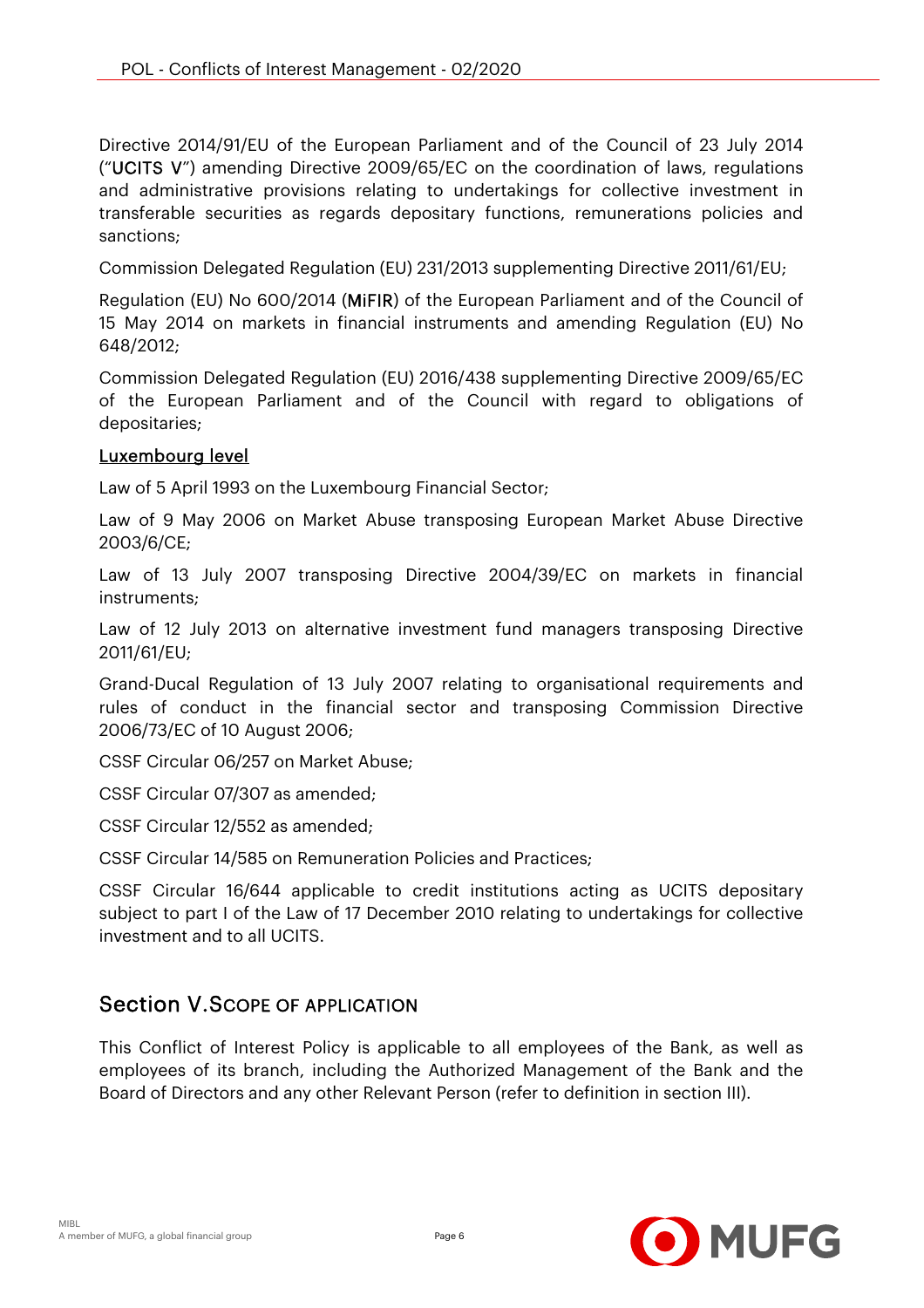## Section VI. **IDENTIFICATION OF CONFLICTS OF INTEREST**

The policy on managing conflicts of interest shall identify the main sources of conflicts of interest the Bank is or may face.

#### VI.1. Criteria for identification of conflicts of interest

In order to identify situations in which a conflict of interest may arise, the Bank shall take into account the interests of the clients as well as the duty of the Bank towards the clients.

In determining whether there is, or may be, a conflict of interest to which this policy applies, the Bank considers whether there is a material risk of damage to the client or to the Bank's reputation, taking into account whether the Bank or a Relevant Person or a person directly or indirectly linked to the Bank:

- Is likely to make a financial gain, or avoid a financial loss at the expense of the client or service provider;
- Has an interest in the outcome of services provided or transactions carried out on behalf of the clients, which is distinct from the client's own interests;
- Has an interest in the agreement of the contract of services between the subcontractor and the Bank;
- Has a financial or other incentive to favor the interest of another client or group of clients over the interest of the client;
- Carries out the same business as the client;
- Receives or will receive from a person other than a client an inducement in the form of monies, goods or services in relation to a service provided to the client or in relation to the contract established by the sub-contractor and the Bank. Other than the standard or commission or fee for that service.

In order to identify all possible types of conflict of interest arising from the combined provision of central administration / depositary and/or ancillary services and/or other activities, a list of the potential situations of conflict of interest which the Bank could face has been developed as a result of the activities and services provided.

#### How can I recognize and manage potential conflicts of interest?

- Think about how your actions would look to others;
- Disclose activities up front, especially if you are unsure about potential conflict;
- Talk to your Head of Department or to the Compliance Department if you have any question.

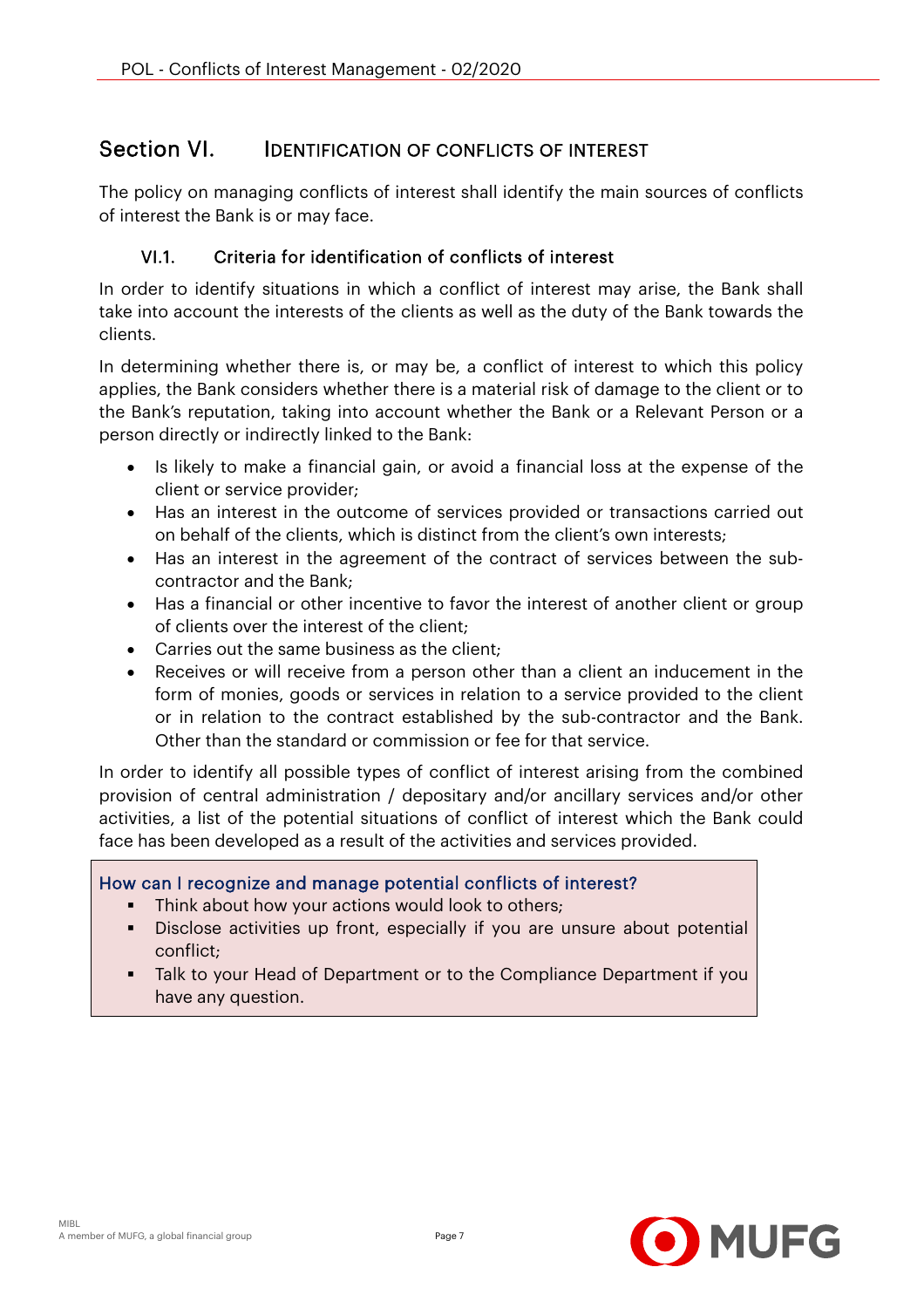#### What types of relationships could cause a conflict of interest?

- A direct supervisory relationship with a family member or close friend;
- A working relationship where the employee may have the ability to favorably impact compensation, work conditions or promotions prospects of a close friend or family member;
- An outside activity, external directorship or work arrangement that interferes or competes with the Bank's business activities.

#### What are some examples of conflicts of interest I may face as an employee of the Bank?

#### Managing dealings with the Bank

Employees might use products and services of the Bank under certain circumstances and internal rules, which could also benefit to their friends and family members. Employees of the Bank must make sure that all their personal, family and friends' dealings with the Bank are handled at arm's length, independent of their specific relationship with the Bank, by following relevant procedures for the business and activities carried out.

#### Managing working relationships with family and friends

It is possible for employees' relationships to have an effect on their work at the Bank. Employees must understand the actual or perceived effects that personal relationships can have in order to avoid situations that would reflect negatively on the Bank. There is no substitute for good judgment and common sense. If employees are in doubt about a relationship that may put the Bank in a conflict of interest, they should speak with their Head of department or with the Compliance department.

Loyalty can become conflicted if friends or family members work for a company that does or seeks to do business with the Bank as a Bank's client or supplier. This is especially likely to be a problem if it happens to those who are involved in the approval or selection process, contract negotiations or relationship management with the Bank's clients or suppliers. In such cases, employees must inform the Compliance department of the Bank.

#### Managing outside activities or work

Some employees may take on additional work or activities outside their work at the Bank. This may take the form of part-time work elsewhere, volunteer activity or a personal business run from home. No matter the type of work, these additional activities must not be with one of the Bank's competitors. They must also not interfere with the Bank's responsibilities towards its

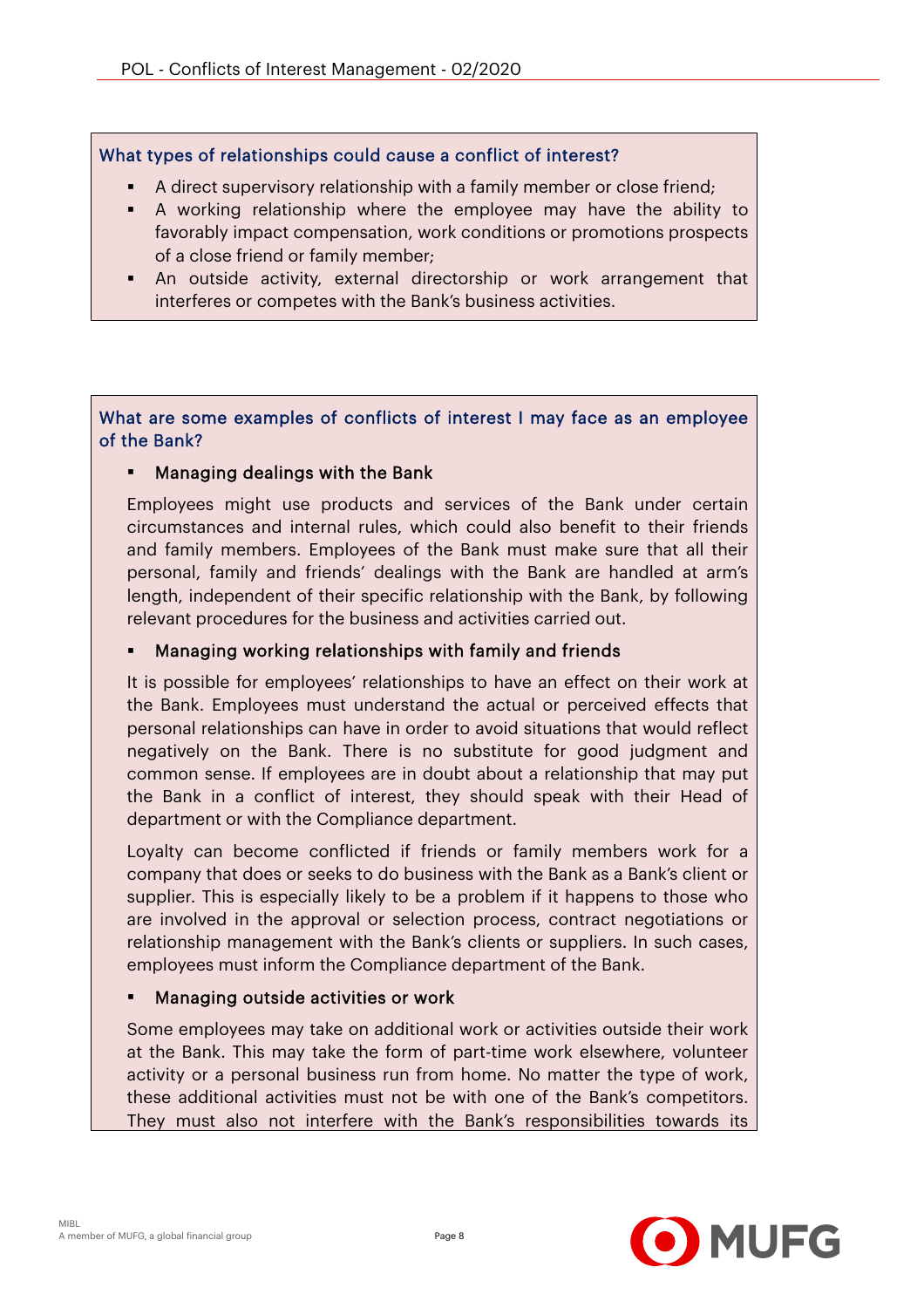clients. Employees must be aware of actual, potential or perceived conflicts of interest related to outside activities and must disclose and obtain approval for them from the Compliance department of the Bank.

#### Managing external directorships

Some employees may choose to take on directorships or similar roles in other companies, organisations, clubs, associations or foundations. In that case, the role must not compromise the employee's ability to do his/her best work for the Bank and its clients. Employees must be careful to avoid actual, potential or perceived conflicts of interests and potential reputational issues. Roles and relationships must be identified and assessed to ensure full compliance with this Policy. Any directorship or similar relationship shall be notified to the Compliance department of the Bank.

#### Managing gifts and entertainments

It is common to foster relationships by exchanging courtesies such as meals, gifts and entertainments. Employees must ensure that gifts and entertainments they accept are not intended or designed to influence their business judgment on behalf of the Bank and which may affect its clients. In addition, employees must never give gifts or entertainment intended to inappropriately influence someone else's business judgment. Employees must take extra caution when the intended recipient of a gift or entertainment is a public official.

Gift definition: a gift is anything of value given or received in relation to the Bank's business.

Entertainment: an entertainment includes any event the Bank hosts or attends for business-related-purpose. Common examples include meals, sporting events, and educational events. Entertainment should always be in good taste and consistent with usual business practice. Employees must avoid entertainment that is too lavish or expensive because it may also be seen as influencing our judgment.

## VI.2. List of potential conflicts of interest identified by the Bank

*Please refer to Appendix I of this Policy presenting a (not exhaustive) list of potential conflicts of interest identified by the Bank. Note that the list of current conflicts of interest is logged in a separate register maintained by the Compliance Department outside of this Policy.* 

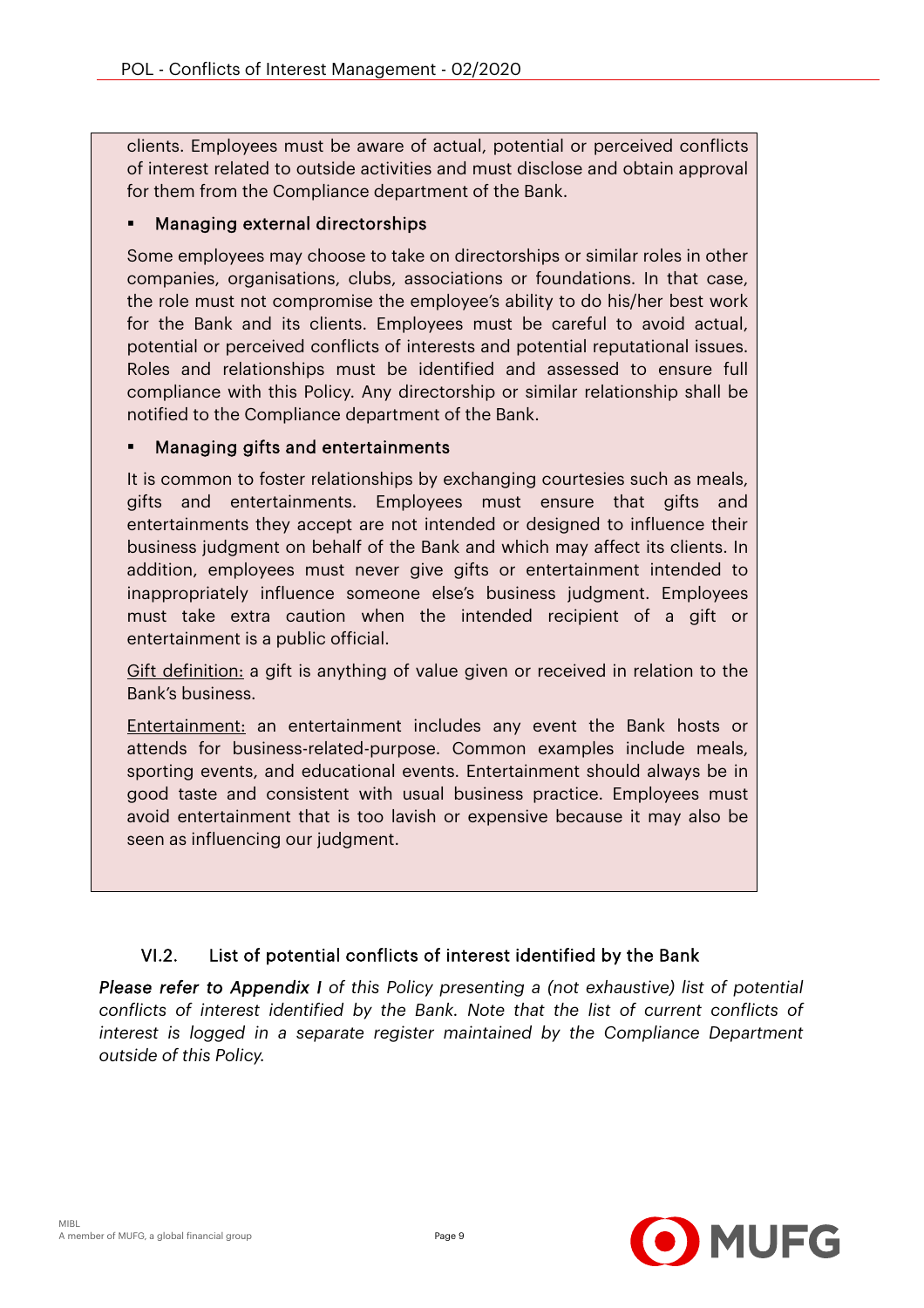## Section VII. APPROACH TO MANAGE CONFLICTS OF INTEREST

It is more preferable to prevent a conflict from happening than to solve the conflict. The Bank must ensure that the employees engaged in different clients and/or different business activities involving a risk of conflicts of interest carry out these activities, having a degree of independence which is appropriate to the materiality of the risk of damage to the interests of the clients.

The Bank has put appropriate measures and procedures in place to prevent conflicts of interest, which include the following:

#### VII.1. First principles

Where the Bank has, or may have a conflict of interest, or material interest in relation to a transaction, or an interest that is, or may be in conflict with the interests of any of its clients, or clients with conflicting interests in relation to a transaction or a service provided by the Bank, it must not proceed to that transaction or must not provide that service to the client, unless it takes reasonable steps to ensure fair treatment for the client. Such reasonable steps may include:

- i) Disclosing the conflict, or interest to the client and/or how it would be managed, and/or obtaining their consent to proceed and disregarding the material interest/conflict of interest pursuant to the concerned service provided by the Bank and/or the planned transaction;
- ii) Declining to act for the client where it is inappropriate or impossible to manage the conflict/material interest;
- iii) Implementation of ad hoc specific information barrier or other additional information segregations methods following consideration of all the facts available;
- iv) Third/party evaluation; to ensure that transactions are fair and impartial ("arm length"), it is often prudent to get an independent advice for parties involved in a specific transaction.

Where, in the opinion of the Bank's Authorized Management and Chief Compliance Officer, no other arrangements put in place by the Bank is sufficient to ensure, with reasonable confidence, that risks of damage to the interests of a client would be prevented, the Bank will disclose the nature and/or the sources of the conflict of interest to the client (step i) above). Such disclosure will be made in writing, and will include sufficient details to enable the client to make an informed decision about the services provided by the Bank, or about investing in the funds.

Whatever the situation, disclosure does not exempt the Bank from its duty to manage conflicts of interest in order to prevent abuse and to give protection to the client. Disclosure to clients is a measure of last resort that can be used only where the organizational and administrative arrangements established by the Bank to prevent or manage its conflicts are not sufficient to ensure, with reasonable confidence, that the risks of damage to the interests of the clients will be prevented. Over-reliance on

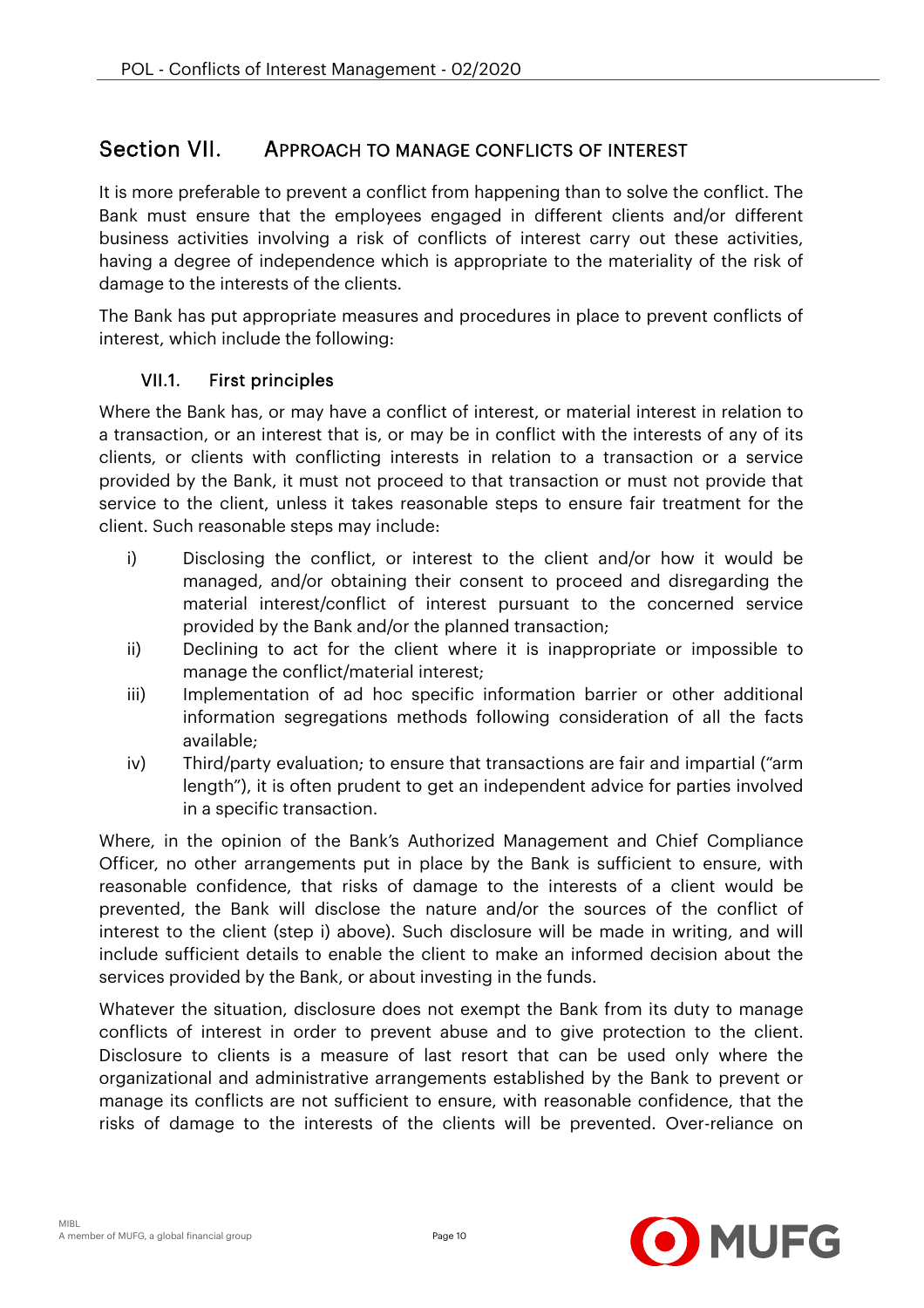disclosure of conflicts of interest shall be considered as a deficiency on how conflicts are prevented and managed.

When disclosing a particular conflict of interest, disclosures shall meet the following conditions:

- Be made in a durable medium;
- Include a specific description of the conflict of interest;
- Explain the general nature and/or sources of conflicts of interest, as well as the risks to the client that arise as a results of the conflict and the steps undertaken to mitigate these risks; and
- Explain that the firm's organizational and administrative arrangements are not sufficient to protect the client.

#### VII.2. Provisions on employee remuneration

The Bank has in place a Remuneration Policy which is designed to reward "staff" in a manner which recognizes the long term interests of clients and the firm and to discourage inappropriate behavior and that meets requirements of the CRD IV and MiFID regulation.

In particular, the remuneration (fixed and variable) of the controls functions will be ultimately overseen and approved by the Board of Directors in order to preserve the necessary degree of independence of those functions.

#### VII.3. Employees' personal investments, directorships and outside positions

Where employees are involved in social organizations or other commercial companies, or when an employee has a financial interest in other companies or initiatives, they must ensure that this involvement does not lead to any conflict of professional and private interests or to a compliance risk for the Bank.

Directorships of companies external to the Bank and other outside interests may create a potential conflict of interest and therefore are required to be disclosed to the Compliance department of the Bank and Authorized Management for assessment and approval.

## VII.4. Personal Account dealing

Employees have not the possibility to have a personal account dealing at the Bank level and are not allowed to trade by using the systems of the Bank.

#### VII.5. Inducement, gifts and entertainment

The Bank will not accept, or offer a fee, commission or other non-monetary benefits that is likely to conflict with the Bank's duties to act in the best interest of its clients. The Bank has a documented Gift and Entertainment Policy designed to prevent the offering or receipt of substantial value. The Policy takes into consideration both the value and frequency of gifts and entertainment that could give rise to actual or perceived conflicts of interest.

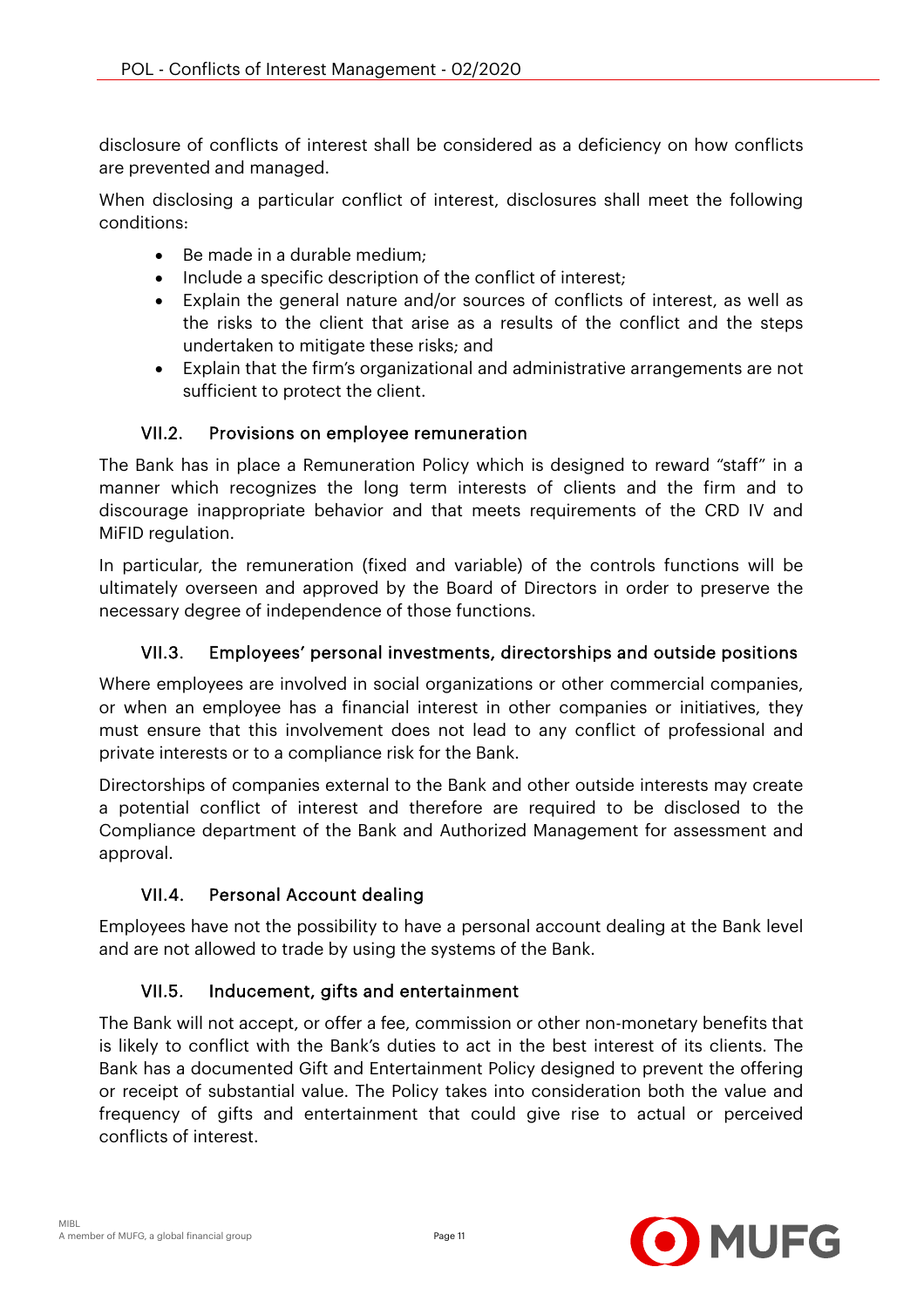#### VII.6. Confidential information and the "need to know" principle

The Bank has effective procedures in place to protect confidential information entrusted to it and to control the flow of information within the Bank and related entities, such as its branch. Maintaining that trust requires the Bank to handle others' confidential information carefully. The mishandling of information could hurt the Bank's clients and other parties. In addition, acceptance of client confidential information creates a legal responsibility on the Bank's side and mishandling it could have severe consequences (such as legal claims or penalties from data protection authorities).

For these reasons, the Bank has adopted a Personal Data Protection Policy specifying how non-public information obtained from a client or potential client shall be treated as confidential and shall not be shared outside the Bank, unless explicitly permitted by the terms of a confidentiality agreement.

Internally, the Bank operates on a "need to know" basis. Confidential information may be disclosed only to those persons who need it to serve the legitimate interests of the clients and who can be expected to keep it confidential.

#### VII.7. Managing related parties

The business relationships with related parties are subject to the board of directors' approval where they have or may have a significant and negative impact on the risk profile of the institution. The rule shall also apply where, in the absence of any significant impact on each individual transaction, the influence is significant for all transactions with related parties.

Any material change in the significant transactions carried out with related parties shall be brought to the attention of the board of directors as soon as possible.

## Section VIII. MEASURES TO MONITOR CONFLICTS OF INTEREST

#### VIII.1. Recordkeeping

List of potential conflicts of interests

The Bank maintains and regularly updates a record of the types of activities carried out by, or on behalf of, the Bank in which conflicts of interest entailing a material risk of damage to the interests of one or more clients may arise. The information contained within this register facilitates the effective identification and management of any potential conflicts of interest. Management must receive on a frequent basis and at least annually, written reports on those activities. Please refer to **Appendix I** of the Policy.

• List of current conflicts of interest

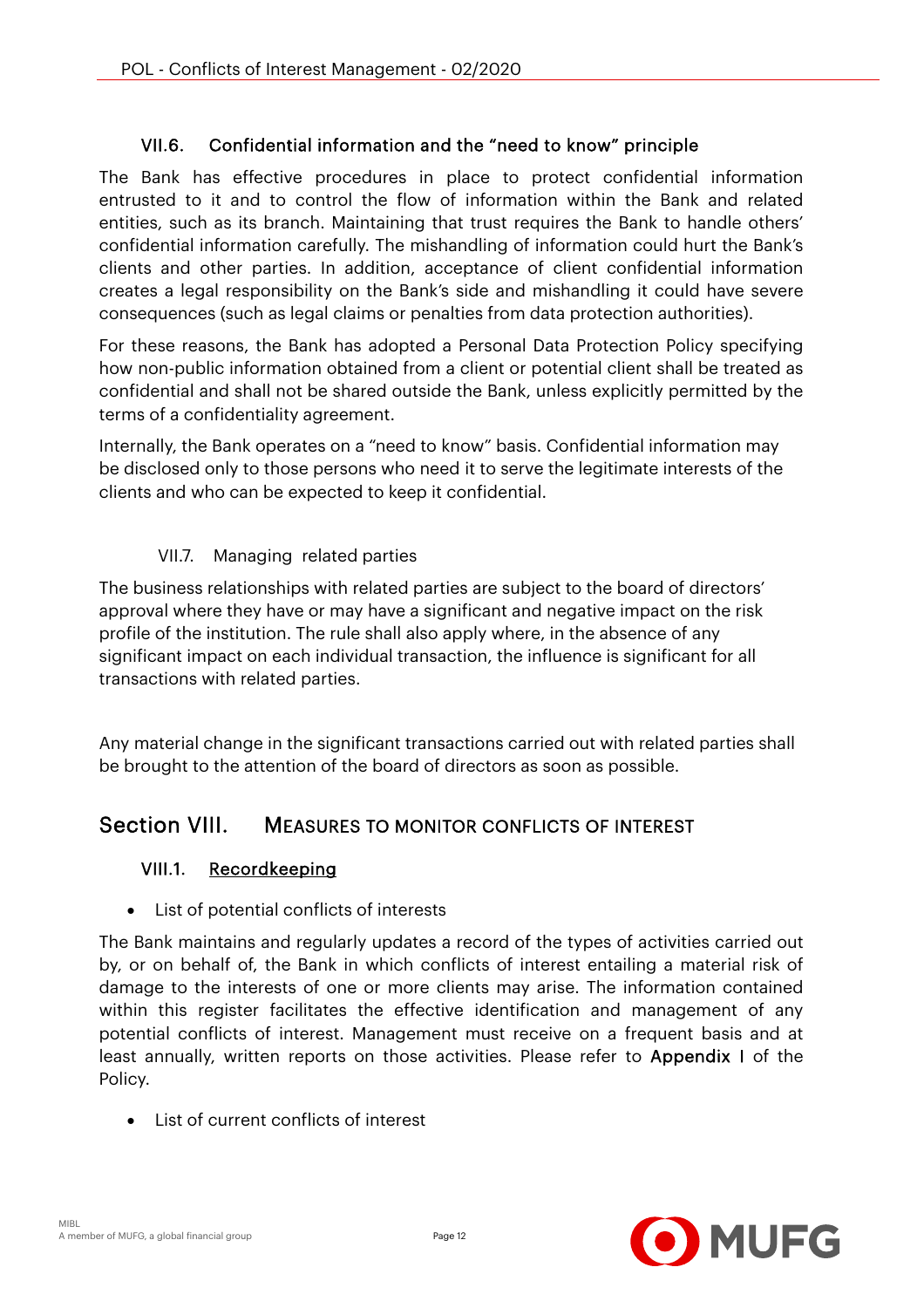The Compliance Department maintains a separate register with the list of current conflicts of interest notified to it and which have arisen along with mitigating measures to prevent those conflicts.

Any conflict which arises will be logged in this register by the Compliance department based on its own analysis and will be promptly reported to the Authorized Management and the Board of Directors upon occurrence and via the quarterly compliance reporting to the attention of the Executive Committee and the Board of Directors.

#### VIII.1. Escalation and reporting

Each employee detecting a situation entailing a material risk of damage must immediately report this situation to the Chief Compliance Officer and to the Authorized Management by using the form included in Appendix II of this Policy.

Where the Chief Compliance Officer and the Authorized Management note that the conflict of interest is acceptable in the frame of this Policy, they may formally authorize it.

#### VIII.2. Ad-hoc monitoring

The Compliance department monitors compliance with this Policy on a regular basis and as part of the Compliance Monitoring Plan of the Bank.

Based on the results of the monitoring, the Compliance department will provide recommendations to the Executive Committee and the Board of Directors on how to enhance this process. Material breaches will be reported to the Executive Committee and the Board of Directors.

## Section IX. MEASURES IN CASE OF NON-COMPLIANCE WITH THIS POLICY

All employees need to understand and comply with this policy. In case of noncompliance, disciplinary action may be taken by the Bank against a director, officer or employee, including the termination of the employment contract.

## Section X. ROLES AND RESPONSIBILITIES

#### X.1. Responsibilities of the Board of Directors

The Board of Directors is responsible to approve the Conflict of Interest Policy initially, and at least annually going forward. Board members that are subject to a conflict of interest, shall promptly inform the authorised management or the board of directors, respectively, on their own initiative. They shall also abstain from participating in the decision-making processes where they may have a conflict of interest or which prevent them from deciding with full objectivity and independence.

#### X.2. Responsibilities of the Authorized Management

The Authorized Management of the Bank will:

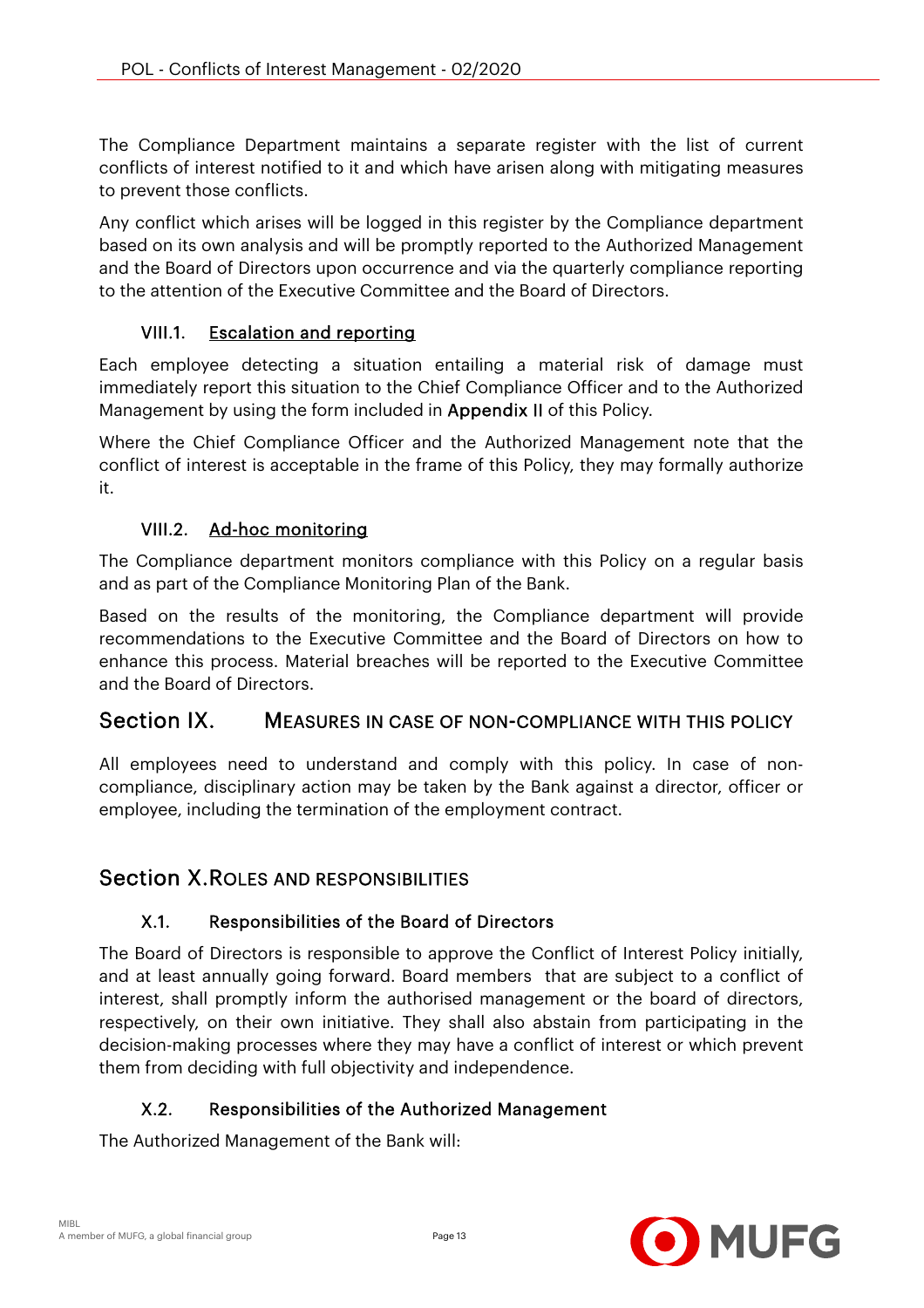- Be responsible for ensuring that the Bank's systems, controls and procedures are adequate to identify, prevent, manage and monitor conflicts of interest;
- Be responsible for preventing adverse effects from conflicts of interest for the operations they are in charge of;
- Respond appropriately in the case of any risk of causing adverse effects from conflicts of interest;
- Be responsible for approving/authorizing any conflict of interest together with the Chief Compliance Officer, where appropriate mitigating measures are in place;
- Be in charge for the definition of appropriate corrective action(s) in relation with recommendation(s) issued by the Internal Control functions;
- Be responsible for disclosing any conflict of interest to the client where there are no sufficient mitigating measures in place to ensure, with reasonable confidence, that the risks of damage to the client will be prevented.

## X.3. Responsibilities of the Internal Controls functions

Internal controls functions as a whole will:

- Assist in the identification and monitoring of actual and potential conflicts of interest in close collaboration with the Heads of departments, and report to the Authorized Management and the Board of Directors on any new conflict identified and proposals in order to manage such conflict;
- Be in charge of the periodical review, and at least annually, of the Conflict of Interest Policy, and report to the Authorized Management and the Board of Directors on the results of such review as part of the Internal Audit Reports and Compliance Reports and issue recommendations to the Authorized Management to address any weakness, deficiency identified.

The Compliance Department of the Bank will:

- Be responsible for maintaining version series, original requests and supporting documentation evidencing the formal approval of this Policy by the relevant bodies of the Bank;
- Use all reasonable endeavours to ensure that the Policy remains current and applicable to the structure and the size of the Bank as well as the nature, scale and complexity of the Bank's central administration/depositary activity;
- Be responsible to collect, record and report to the Authorized Management and the Board of Directors any conflict of interest (potential, perceived, actual);
- Ensure appropriate communication arrangements are in place to raise awareness of employees on internal rules which apply to them in the frame of this Policy.

## X.4. Responsibilities of Employees

Overall, executives and employees must:

 Manage conflicts of interest that unduly harms interests of customers appropriately with the awareness of the potential of conflicts of interest based

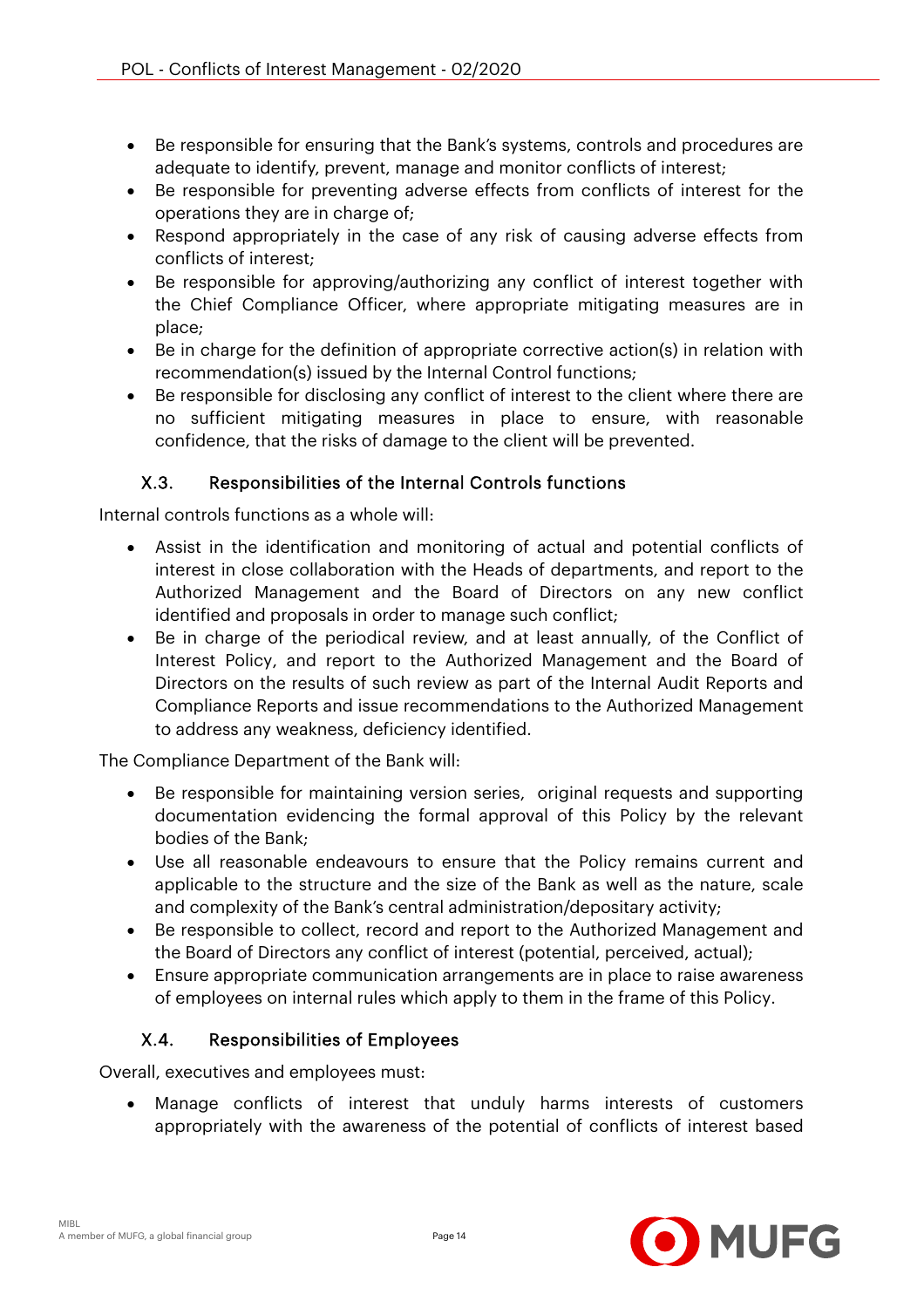on the Conflict of Interest Policy established by the Bank;

- Not engage in any act with conflicts of interest that unduly harms the interests of clients, except where:
	- o The contract with a customer that is allowed to create a conflict of interest;
	- o The material facts of conflicts of interest have been disclosed and an approval from a client is obtained about an act that may constitute a conflict of interest;
	- o It is clear that the interests of customers will not be unduly harmed due to, among other reasons, a strict information management framework established.

In addition, executives and employees will

- Promptly report/escalate any type of conflict (potential, perceived, actual) they may be aware to the Compliance department and the Authorized Management;
- Must consult the Chief Compliance Officer and Authorized Management and seeks their formal assessment and approval on the situation of conflict in question where employees or Head(s) of department(s) are unsure whether a conflict exists.

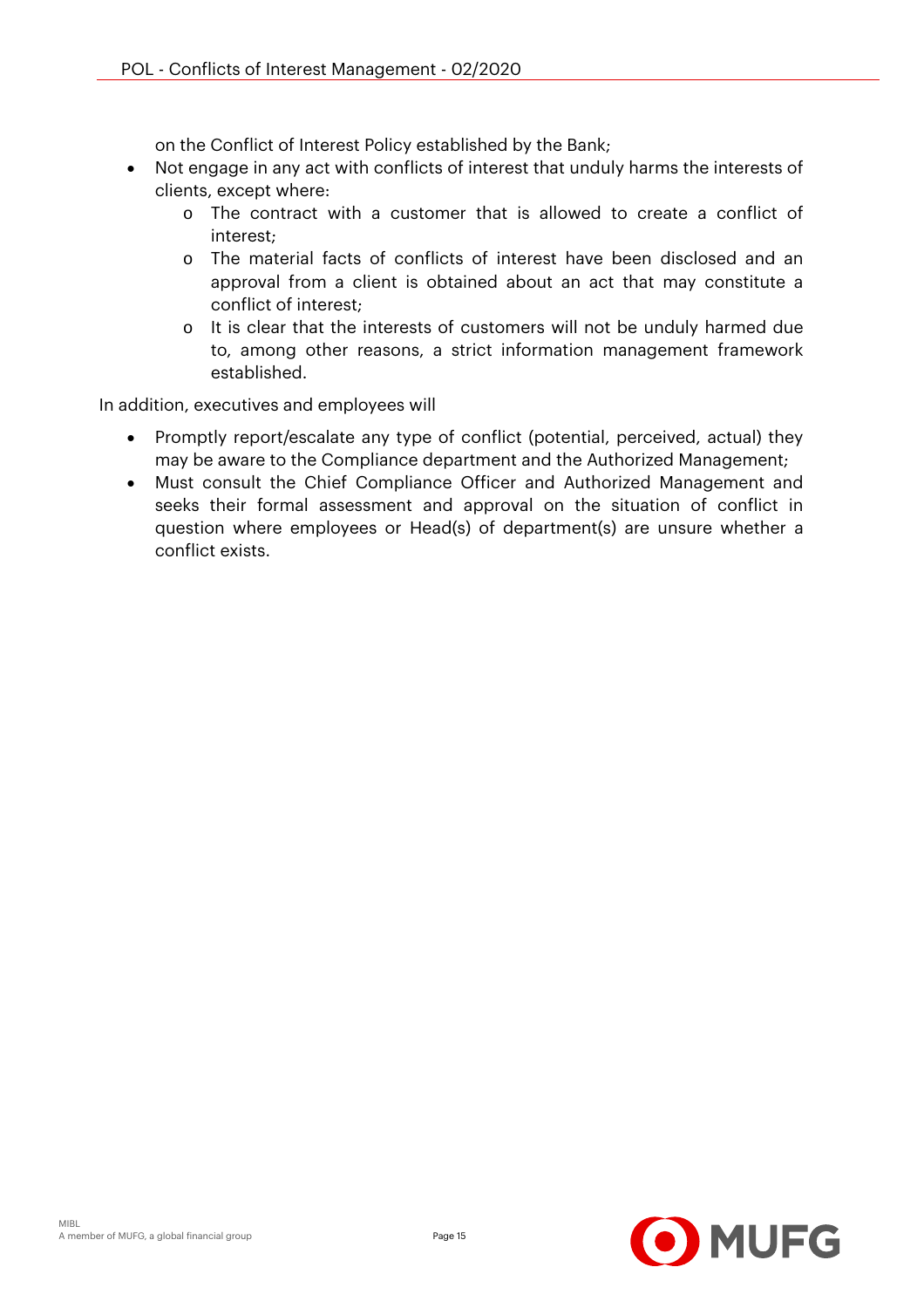

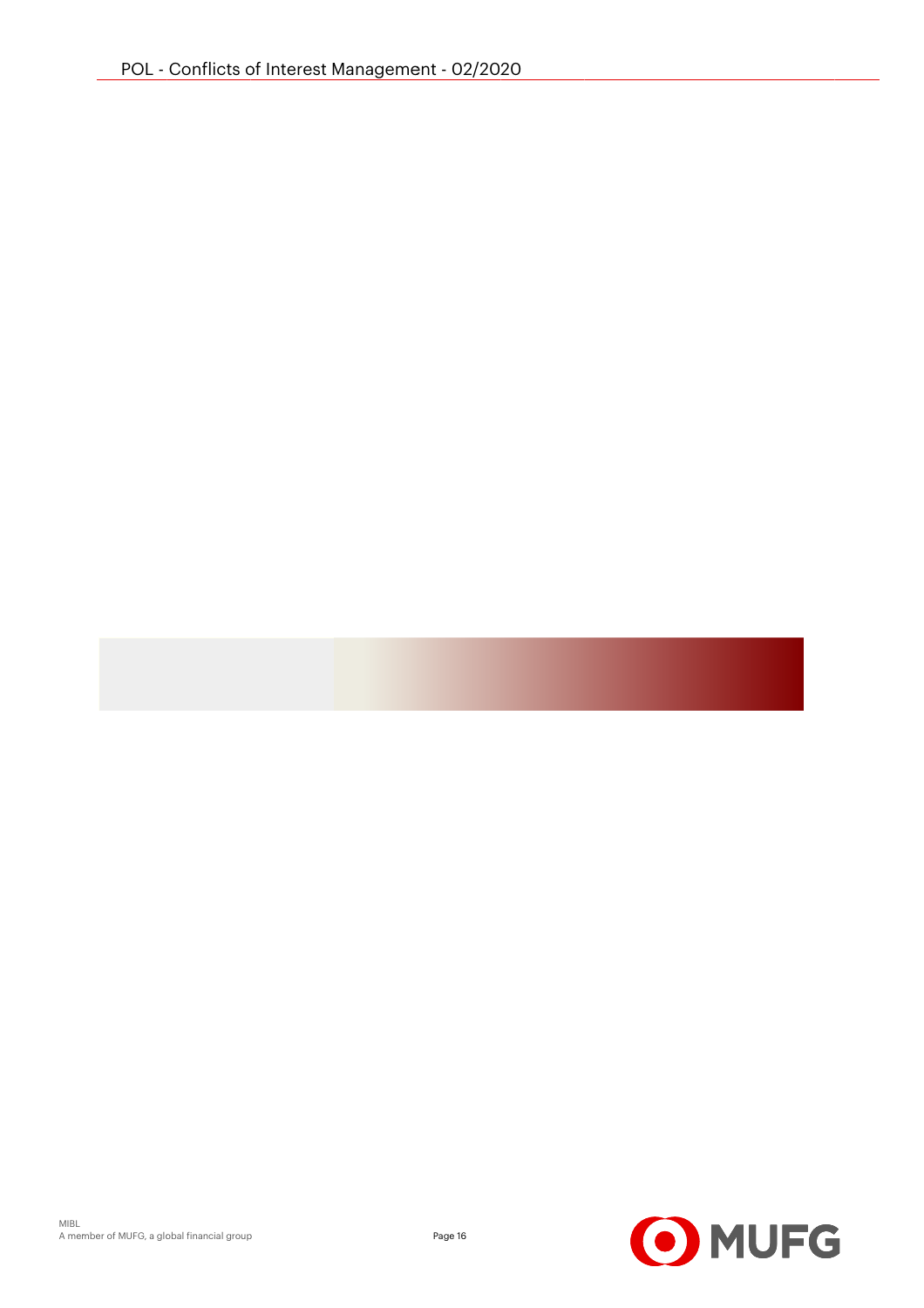#### **Appendix I: List of potential conflicts of interest**

This list of potential conflicts of interest has been defined based on the Bank's business activities, nature, scale and complexity of its activities. Please note that the Bank only provides central administration and depositary services for all types of funds (e.g. UCITS, AIFs) and other ancillary services, such as cash management/treasury services. The Bank does not provide any private banking/discretionary activities.

This list will be updated on a regular basis by the compliance department and, at least once a year as part of the regular review process of policies and procedures of the Bank, in order to take into account evolutions in its organization and its activities (including any new service/activity provided).

| <b>Item</b><br>number | <b>Conflict type</b>                                                                         | <b>Conflict description</b>                                                                                                                                                                                                                                                                    | <b>Parties involved in</b><br>the conflict                                                                             | <b>Conflict</b><br>rating<br>(High)<br>Medium/<br>Low) | Measures in place to mitigate<br>the conflict                                                                                                                                                                                                                                                                                                                                                                                         | Details/<br><b>Results of</b><br>mitigation<br>(residual risk) |
|-----------------------|----------------------------------------------------------------------------------------------|------------------------------------------------------------------------------------------------------------------------------------------------------------------------------------------------------------------------------------------------------------------------------------------------|------------------------------------------------------------------------------------------------------------------------|--------------------------------------------------------|---------------------------------------------------------------------------------------------------------------------------------------------------------------------------------------------------------------------------------------------------------------------------------------------------------------------------------------------------------------------------------------------------------------------------------------|----------------------------------------------------------------|
|                       | Internal<br>Organization /<br>Separation of<br>controls<br>functions with<br>operating units | An employee working within<br>a control function may be<br>assigned tasks in other<br>departments that he/she is<br>led to control.<br>An employee working within<br>a control function may be in<br>charge to control an<br>operating unit he was in<br>charge in the past within the<br>Bank | Mitsubishi<br><b>UFJ</b><br>Investor Services &<br><b>Banking</b><br>(Luxembourg) S.A.<br>$Employee(s)$ of the<br>Bank | High                                                   | For mitigating the conflicts<br>associated, the following<br>procedures are applied:<br>- An employee of the control<br>functions is prohibited from<br>performing tasks which fall<br>under the scope of a business<br>unit of the Bank;<br>- An employee of the controls<br>functions which was previously<br>working within a business unit<br>will be prohibited from<br>controlling that business unit as<br>a control function. | Low                                                            |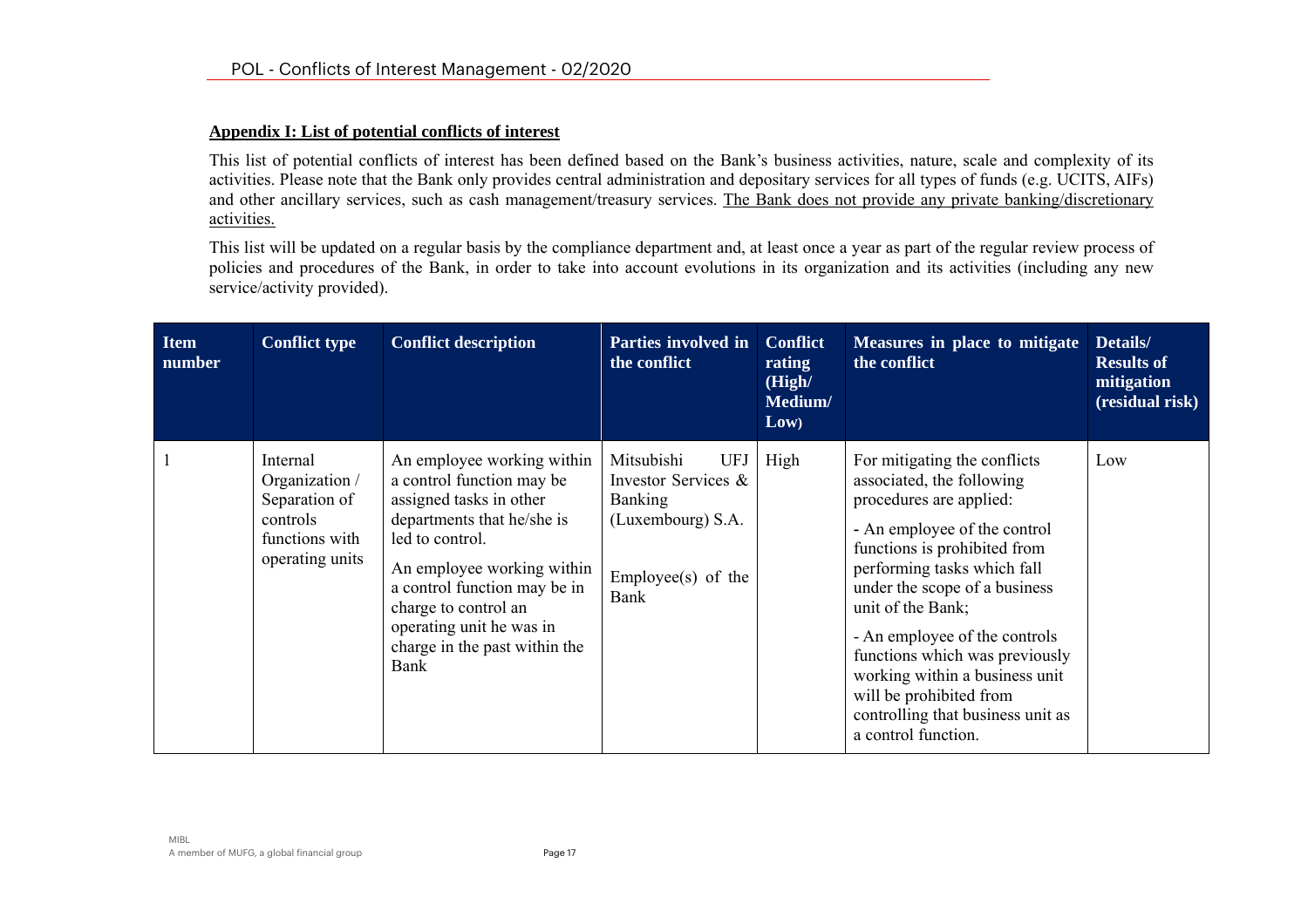| $\overline{2}$ | Depositary<br>activities | The Depositary and the<br>Management Company for<br>funds administrated belong<br>to the same group<br>Potential unsatisfactory level<br>of service quality by the<br>Bank acting as Depositary<br>and Central Administration<br>where the Bank is also the<br>shareholder of the relevant<br>Management Company or<br>are part of the same group | Mitsubishi UFJ<br>Investor Services &<br><b>Banking</b><br>(Luxembourg) S.A.<br>Mitsubishi UFJ Lux<br>Management<br>Company | High | For mitigating the conflicts<br>associated, the following<br>procedures are applied:<br>- At the level of the Board of<br>Directors of the Management<br>Company, there is by the time of<br>the entry into force of the level<br>II measures of the UCITS V<br>Directive, no person belonging<br>to the Depositary;<br>- At the level of the Board of<br>Directors of the Bank, there are<br>by the time of the entry into<br>force of the level II measures of<br>the UCITS V Directive 2 Board<br>members qualifying as<br>independent from the group;<br>- The Depositary reports<br>regularly on its activities to the<br>Management Company;<br>- The Bank is no more<br>shareholder of the Management<br>Company and of any other<br>Management Company for | Low |
|----------------|--------------------------|---------------------------------------------------------------------------------------------------------------------------------------------------------------------------------------------------------------------------------------------------------------------------------------------------------------------------------------------------|-----------------------------------------------------------------------------------------------------------------------------|------|--------------------------------------------------------------------------------------------------------------------------------------------------------------------------------------------------------------------------------------------------------------------------------------------------------------------------------------------------------------------------------------------------------------------------------------------------------------------------------------------------------------------------------------------------------------------------------------------------------------------------------------------------------------------------------------------------------------------------------------------------------------------|-----|
|                |                          |                                                                                                                                                                                                                                                                                                                                                   |                                                                                                                             |      | which it provides depositary<br>services. Mitsubishi UFJ Lux<br>Management Company has now<br>to be regarded as a sister<br>company from the perspective<br>of shareholdings;                                                                                                                                                                                                                                                                                                                                                                                                                                                                                                                                                                                      |     |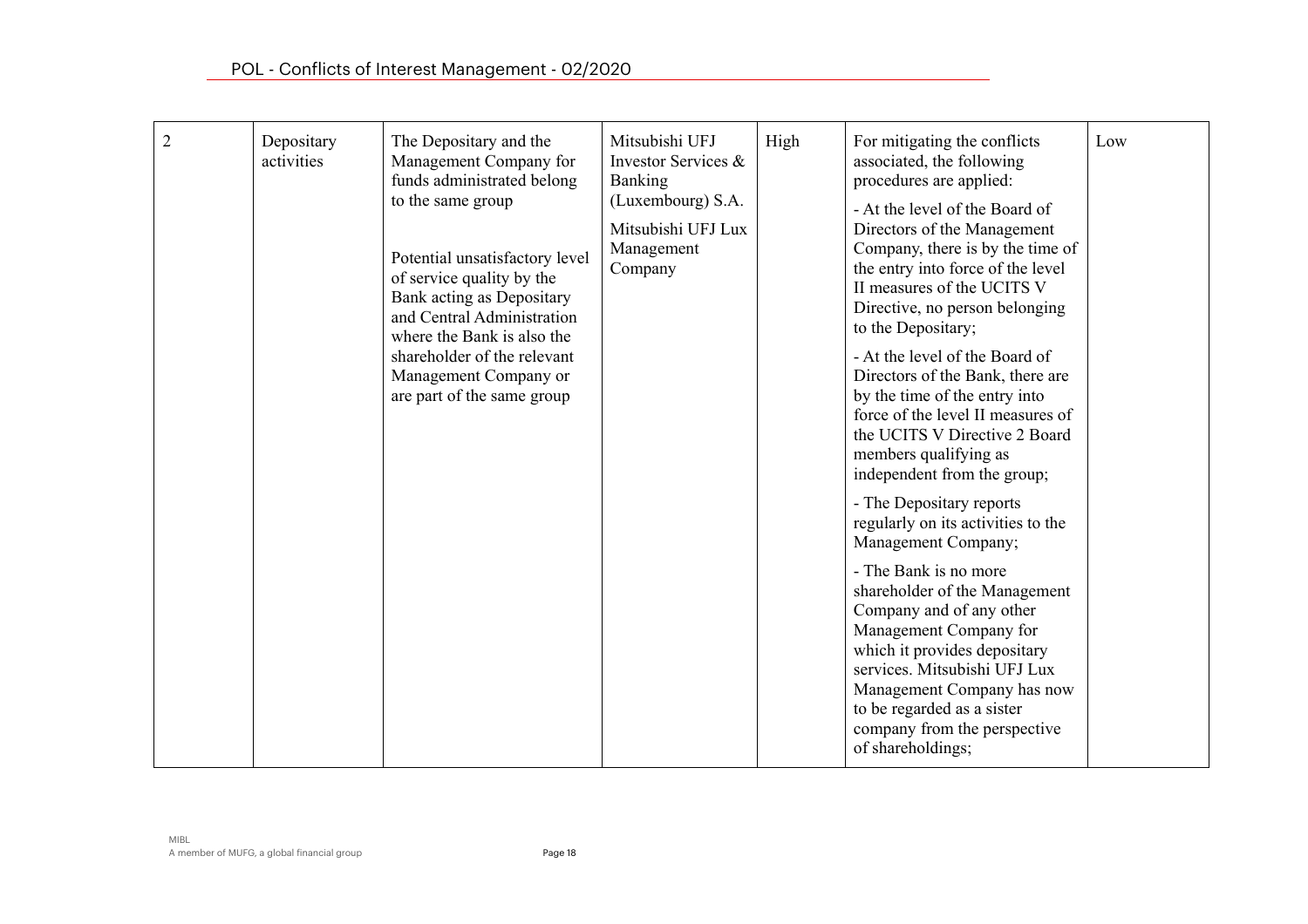|   |                          |                                                                                                                                                                                                                                 |                                                                                                                                                              |      | - The roles and responsibilities<br>between the Bank and the<br>Management Company are<br>defined and further detailed in<br>SLAs in order to minimize the<br>risks of conflicts arising from<br>the delegation.                                                                                                                                                                                                                                                                                                                                                                                                                                                                                                                 |     |
|---|--------------------------|---------------------------------------------------------------------------------------------------------------------------------------------------------------------------------------------------------------------------------|--------------------------------------------------------------------------------------------------------------------------------------------------------------|------|----------------------------------------------------------------------------------------------------------------------------------------------------------------------------------------------------------------------------------------------------------------------------------------------------------------------------------------------------------------------------------------------------------------------------------------------------------------------------------------------------------------------------------------------------------------------------------------------------------------------------------------------------------------------------------------------------------------------------------|-----|
| 3 | Depositary<br>activities | The Depositary and the<br><b>Investment Manager belong</b><br>to the same group.<br>The Investment Manager is a<br>delegate of the Management<br>Company and is itself<br>subject to potential conflicts<br>of interest issues. | Mitsubishi UFJ<br>Investor Services &<br><b>Banking</b><br>(Luxembourg) S.A.<br>Investment<br>Manager(s) of the<br>relevant funds<br>under<br>administration | High | For mitigating the conflicts<br>associated, the following<br>procedures are applied:<br>- At the level of the Board of<br>Directors of the Bank, all Board<br>members are independent from<br>each relevant Investment<br>Manager<br>- At the level of the Board of<br>Directors of the Bank, there are<br>2 Board members which are<br>independent from the group<br>- The Investment Management<br>function has not been delegated<br>by the Management Companies<br>to entities which are involved in<br>the custody chain (i.e. sub-<br>custodians)<br>-The Investment Manager is<br>contractually responsible to<br>manage its conflicts of interests<br>in line with relevant regulations<br>and to disclose any potential | Low |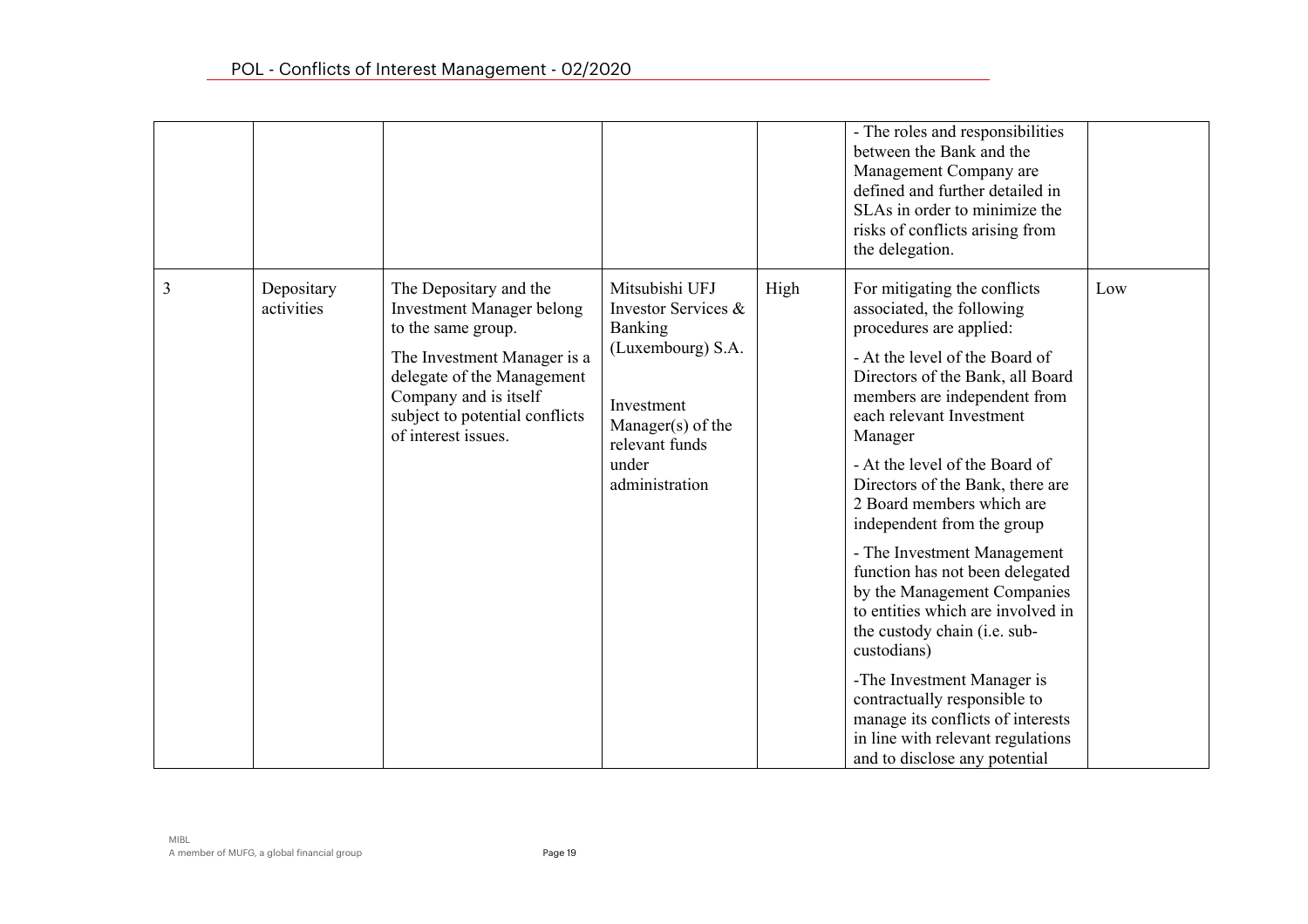|   |                               |                                                                                                                                                                                                                                                                                                                                                                                                                                                                                                                                                                                   |                                                                                                                                        |        | conflicts of interest to the<br>Management Company as well<br>as the procedures and measures<br>to be adopted.                                                                                                                                                                                                                                                                                                                    |        |
|---|-------------------------------|-----------------------------------------------------------------------------------------------------------------------------------------------------------------------------------------------------------------------------------------------------------------------------------------------------------------------------------------------------------------------------------------------------------------------------------------------------------------------------------------------------------------------------------------------------------------------------------|----------------------------------------------------------------------------------------------------------------------------------------|--------|-----------------------------------------------------------------------------------------------------------------------------------------------------------------------------------------------------------------------------------------------------------------------------------------------------------------------------------------------------------------------------------------------------------------------------------|--------|
| 4 | Delegation and<br>outsourcing | The Bank may have<br>outsourced, delegated several<br>tasks or services to the same:<br>- legal entity within the<br>group; and/or<br>- service provider.<br>This may result in an<br>improper disclosure or<br>exchange of information<br>with a division or business<br>unit within the group, or<br>between the departments of<br>the same service provider,<br>where the exchange of that<br>information could harm the<br>interests of relevant parties<br>involved in the conflict.<br>Disclosure to any third-party<br>can only be done if it is<br>authorized by the law; | Mitsubishi UFJ<br>Investor Services &<br><b>Banking</b><br>(Luxembourg) S.A.<br>Clients of the Bank<br>Employees of the<br><b>Bank</b> | High   | For mitigating the conflicts<br>associated, the following<br>procedures are applied:<br>- A selection process for<br>contracting any service provider<br>has been put in place within the<br>Bank;<br>- A due diligence is performed<br>on each service provider to<br>ensure that they have robust<br>organization arrangements and<br>internal control to manage the<br>confidentiality of information<br>provided by the Bank. | Medium |
| 5 | Delegation and<br>outsourcing | The Management Company<br>has outsourced its internal<br>audit function to the internal                                                                                                                                                                                                                                                                                                                                                                                                                                                                                           | Mitsubishi UFJ<br>Investor Services &<br>Banking                                                                                       | Medium | For mitigating the conflicts<br>associated, the following<br>procedures are applied:                                                                                                                                                                                                                                                                                                                                              | Low    |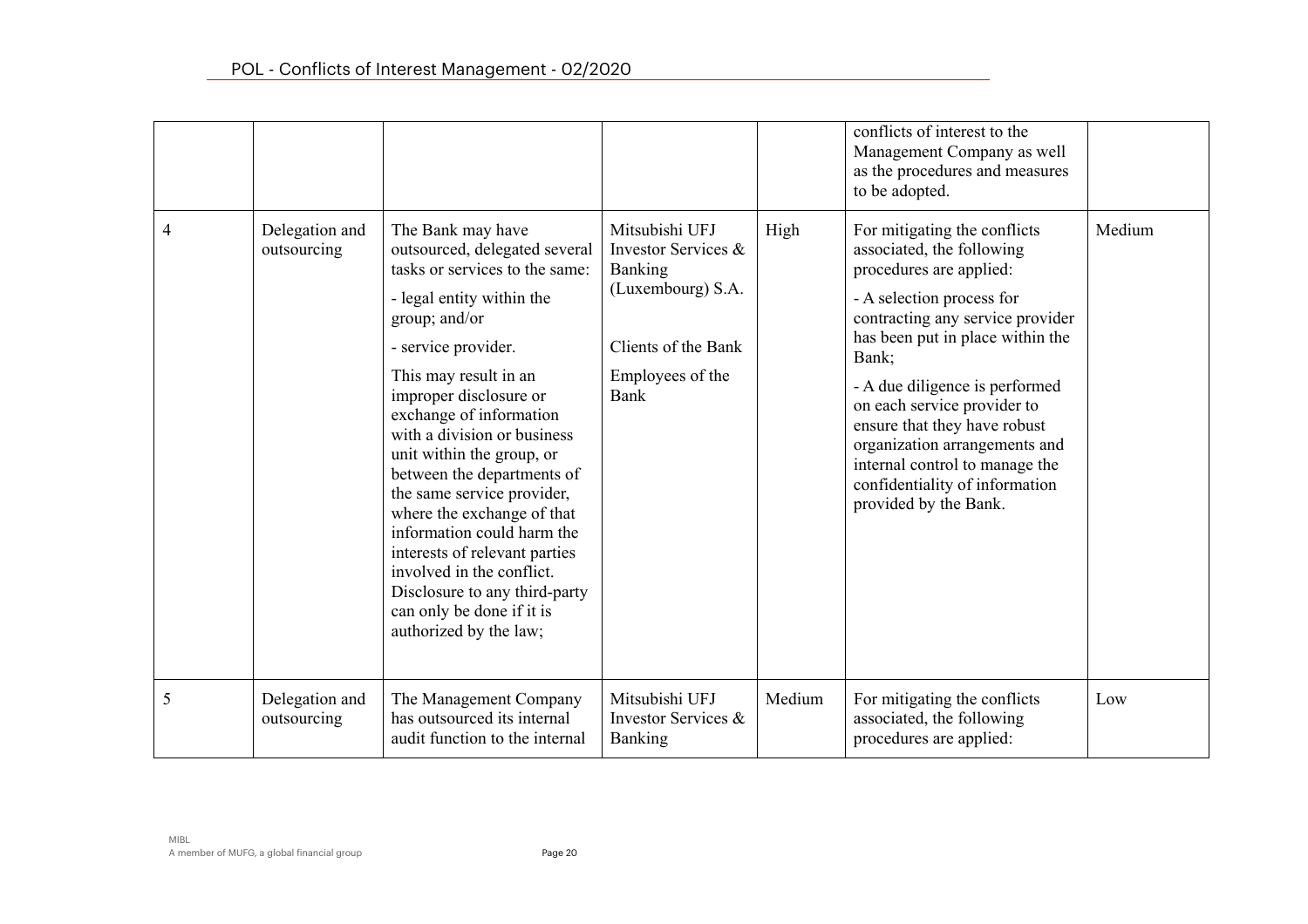|   |                               | audit department of the Bank                                                                                                                | (Luxembourg) S.A.<br>Mitsubishi UFJ Lux<br>Management<br>Company                                                            |        | - At the level of the Board of<br>Directors of the Management<br>Company, there is no Board<br>member of the Bank;<br>- The Internal Audit function of<br>the Bank is independently<br>functioning from the operational<br>activities and reports directly to<br>the Board of Directors of the<br>Management Company;<br>- The Conducting Officer of the<br>Management Company<br>responsible for Internal Audit<br>reports directly to the<br>Management Committee and the<br>Board of Directors of the<br>Management Company on<br>issues identified. |     |
|---|-------------------------------|---------------------------------------------------------------------------------------------------------------------------------------------|-----------------------------------------------------------------------------------------------------------------------------|--------|---------------------------------------------------------------------------------------------------------------------------------------------------------------------------------------------------------------------------------------------------------------------------------------------------------------------------------------------------------------------------------------------------------------------------------------------------------------------------------------------------------------------------------------------------------|-----|
| 6 | Delegation and<br>outsourcing | The Management Company<br>has delegated its entire<br>compliance function to the<br>Bank or outsourced part of<br>the compliance activities | Mitsubishi UFJ<br>Investor Services &<br><b>Banking</b><br>(Luxembourg) S.A.<br>Mitsubishi UFJ Lux<br>Management<br>Company | Medium | Not applicable as no such<br>service outsourced to the Bank                                                                                                                                                                                                                                                                                                                                                                                                                                                                                             | Low |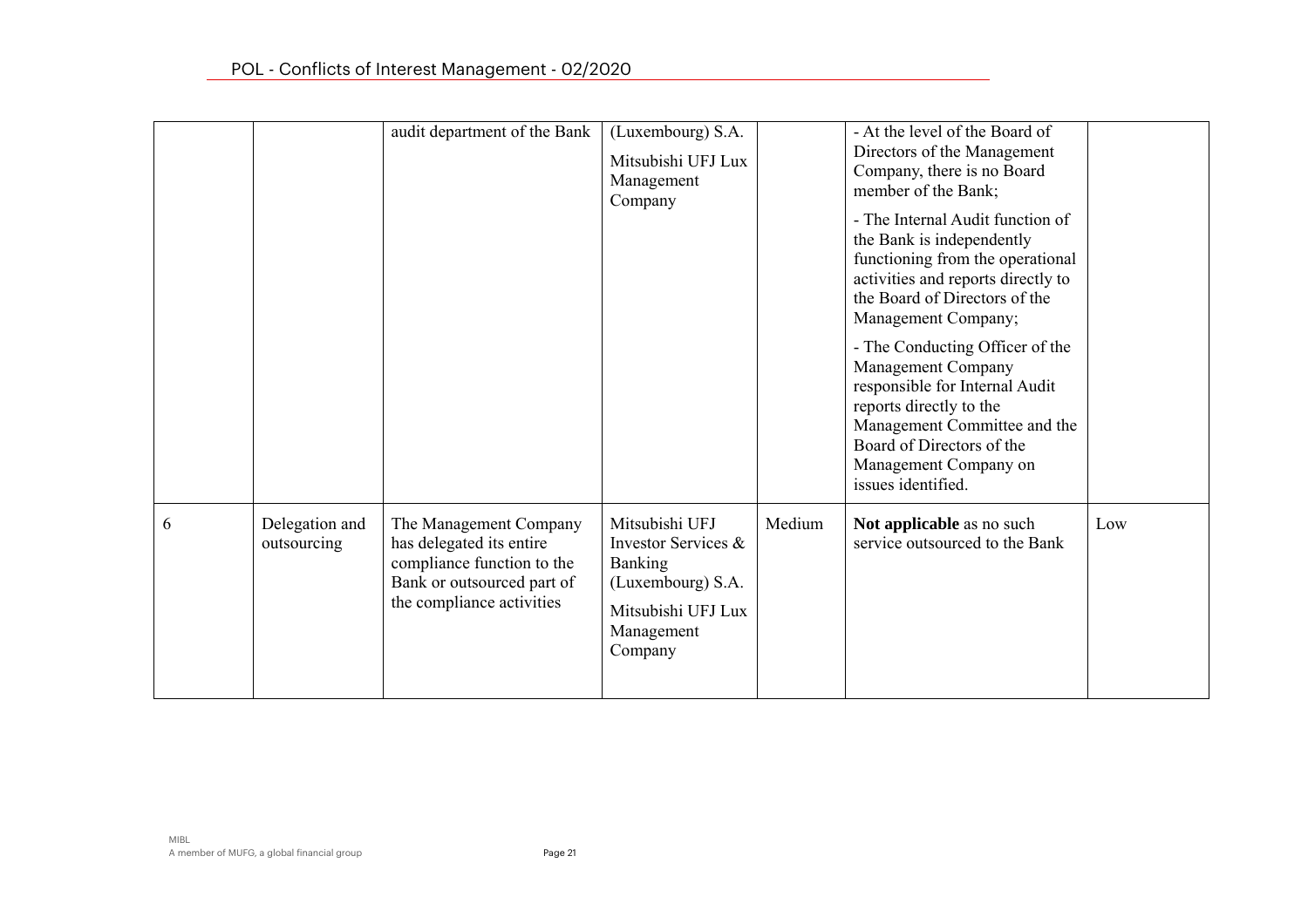| $\overline{7}$ | Delegation and<br>outsourcing                                                         | The Management Company<br>has delegated the fund<br>compliance to the Bank<br>which is performed by an<br>employee of the Risk<br>Management function of the<br>Bank.<br>This situation may affect the<br>capacity of the depositary<br>bank to perform a second<br>independent layer of controls<br>as required by the regulation. | Mitsubishi UFJ<br>Investor Services &<br>Banking<br>(Luxembourg) S.A.<br>(the Administrative<br>Agent or the Bank)<br>Mitsubishi UFJ Lux<br>Management<br>Company (the<br>Management<br>Company) | High | Not applicable as no such<br>service outsourced to the Bank.<br>Fund compliance in relation<br>with the funds managed is done<br>directly by the Management<br>Company.<br>The Risk Management function<br>of the Bank is performing a<br>second layer of controls in<br>relation with rules defined in the<br>laws and prospectuses of the<br>funds for which it provides<br>depositary services and thus this<br>ensures full independence of this<br>process. | Low |
|----------------|---------------------------------------------------------------------------------------|-------------------------------------------------------------------------------------------------------------------------------------------------------------------------------------------------------------------------------------------------------------------------------------------------------------------------------------|--------------------------------------------------------------------------------------------------------------------------------------------------------------------------------------------------|------|------------------------------------------------------------------------------------------------------------------------------------------------------------------------------------------------------------------------------------------------------------------------------------------------------------------------------------------------------------------------------------------------------------------------------------------------------------------|-----|
| $\,8\,$        | Outside<br>business<br>activities<br>(including)<br>outside business<br>directorship) | External business activities<br>and directorships of the<br>Bank' employees may<br>conflict with their job<br>assignment within the Bank<br>or with the interests of its<br>clients                                                                                                                                                 | Any employee of<br>the Bank<br>The Bank<br>The funds and/or<br>investors                                                                                                                         | High | For mitigating the conflicts<br>associated, the following<br>procedures are applied:<br>- Each member of the Board of<br>Directors is required to disclose<br>any new directorship or activity<br>which may conflict with his/her<br>responsibilities as Board<br>member of the Bank at the start<br>of each Board meeting<br>- Each member of the Board of<br>Directors is required to disclose<br>at least annually all directorships                          | Low |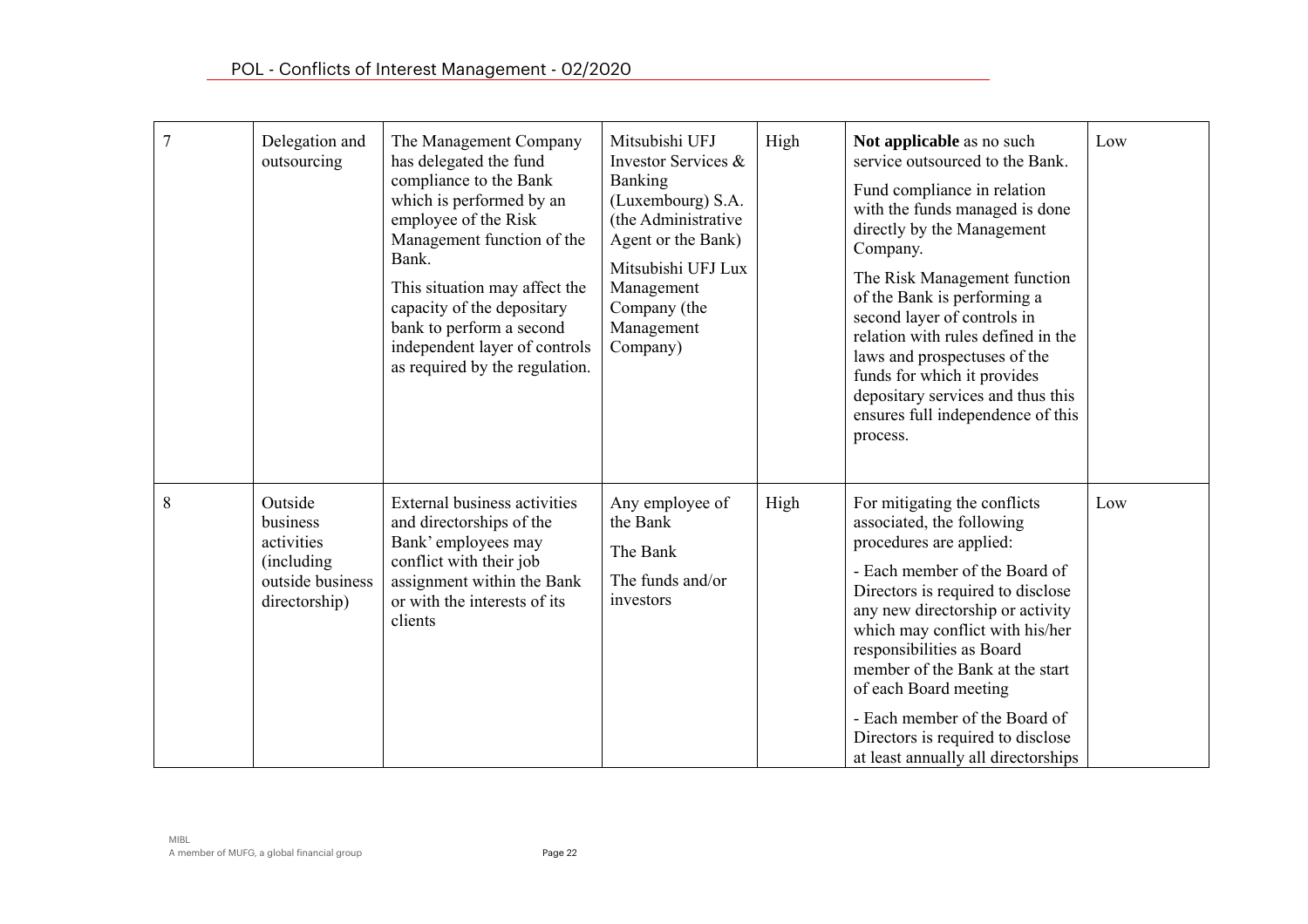|   |                                   |                                                                                                                                                                                                                                  |                                                                                                            |      | undertaken during the year. A<br>log with all mandates of the<br>Board members is maintained<br>by the secretary<br>- A notification form in order to<br>disclose all directorships held<br>outside the Bank has been<br>defined. Each employee shall fill<br>in the form where relevant and<br>transmits it to the Compliance<br>Department for an internal<br>assessment.                                                                                                                                                         |     |
|---|-----------------------------------|----------------------------------------------------------------------------------------------------------------------------------------------------------------------------------------------------------------------------------|------------------------------------------------------------------------------------------------------------|------|-------------------------------------------------------------------------------------------------------------------------------------------------------------------------------------------------------------------------------------------------------------------------------------------------------------------------------------------------------------------------------------------------------------------------------------------------------------------------------------------------------------------------------------|-----|
| 9 | Board member<br>personal interest | A Board member may have a<br>personal interest in a specific<br>resolution or transaction to<br>be approved by the Board of<br>Directors and which conflicts<br>with the interests of the Bank<br>or of the funds administrated. | Any member of the<br>Board<br>Mitsubishi UFJ<br>Investor Services &<br><b>Banking</b><br>(Luxembourg) S.A. | High | For mitigating the conflicts<br>associated, the following<br>procedures are applied:<br>- At each Board meeting, the<br>secretary controls prior to the<br>Board if there is any point in the<br>agenda that may create a conflict<br>of interest for any Board<br>member;<br>- In case there is a possibility of<br>conflicts of interest with any<br>item in the agenda, the<br>concerned Board member will<br>be required to abstain from<br>voting. This statement will be<br>recorded in the minutes of the<br>Board meetings. | Low |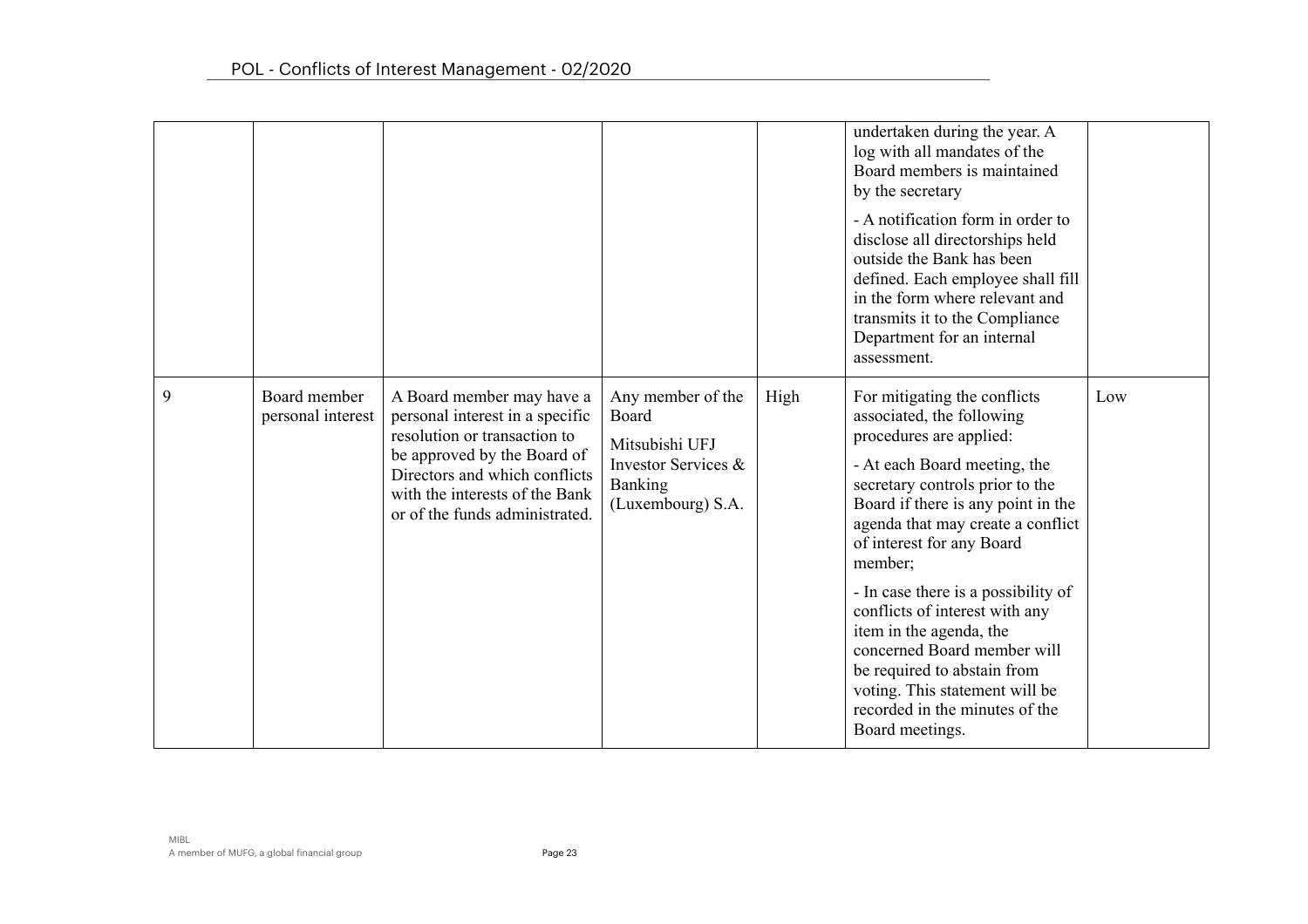| 10 | Delegation and<br>outsourcing | Certain conflicts of interest<br>in connection with the Funds<br>administrated by the Bank<br>may arise due to the<br>engagement of service<br>providers which are affiliated<br>with the group or owned by<br>the Group | Mitsubishi UFJ<br>Investor Services &<br><b>Banking</b><br>(Luxembourg) S.A.<br>(the Administrative<br>Agent or the Bank)<br>Clients of the Bank | High   | For mitigating the conflicts<br>associated, the following<br>procedures are applied:<br>- The Bank will select service<br>providers on an arm's length<br>basis and will endeavor to<br>contract with such service<br>providers to provide the Fund<br>with at least comparable<br>services at comparable quality<br>and costs as a third-party service<br>provider;<br>- The Bank may in the future<br>invest in one or more additional<br>service providers that may<br>provide assistance to the Funds<br>administrated by the Bank,<br>which arrangements would be<br>entered into on an arm's length<br>basis on terms that the Bank<br>determines to be within the<br>customary market norms for<br>such service providers. | Low |
|----|-------------------------------|--------------------------------------------------------------------------------------------------------------------------------------------------------------------------------------------------------------------------|--------------------------------------------------------------------------------------------------------------------------------------------------|--------|-----------------------------------------------------------------------------------------------------------------------------------------------------------------------------------------------------------------------------------------------------------------------------------------------------------------------------------------------------------------------------------------------------------------------------------------------------------------------------------------------------------------------------------------------------------------------------------------------------------------------------------------------------------------------------------------------------------------------------------|-----|
| 11 | Remuneration                  | The remuneration of<br>employees of the Bank may<br>conflict with any UCITS,<br>AIF or other type of funds<br>under administration                                                                                       | Mitsubishi UFJ<br>Investor Services &<br><b>Banking</b><br>(Luxembourg) S.A.<br>(the Administrative<br>Agent or the Bank)                        | Medium | For mitigating the conflicts<br>associated, the following<br>procedures are applied:<br>- Employees of the Bank are not<br>compensated on the basis of the<br>performance of the funds under                                                                                                                                                                                                                                                                                                                                                                                                                                                                                                                                      | Low |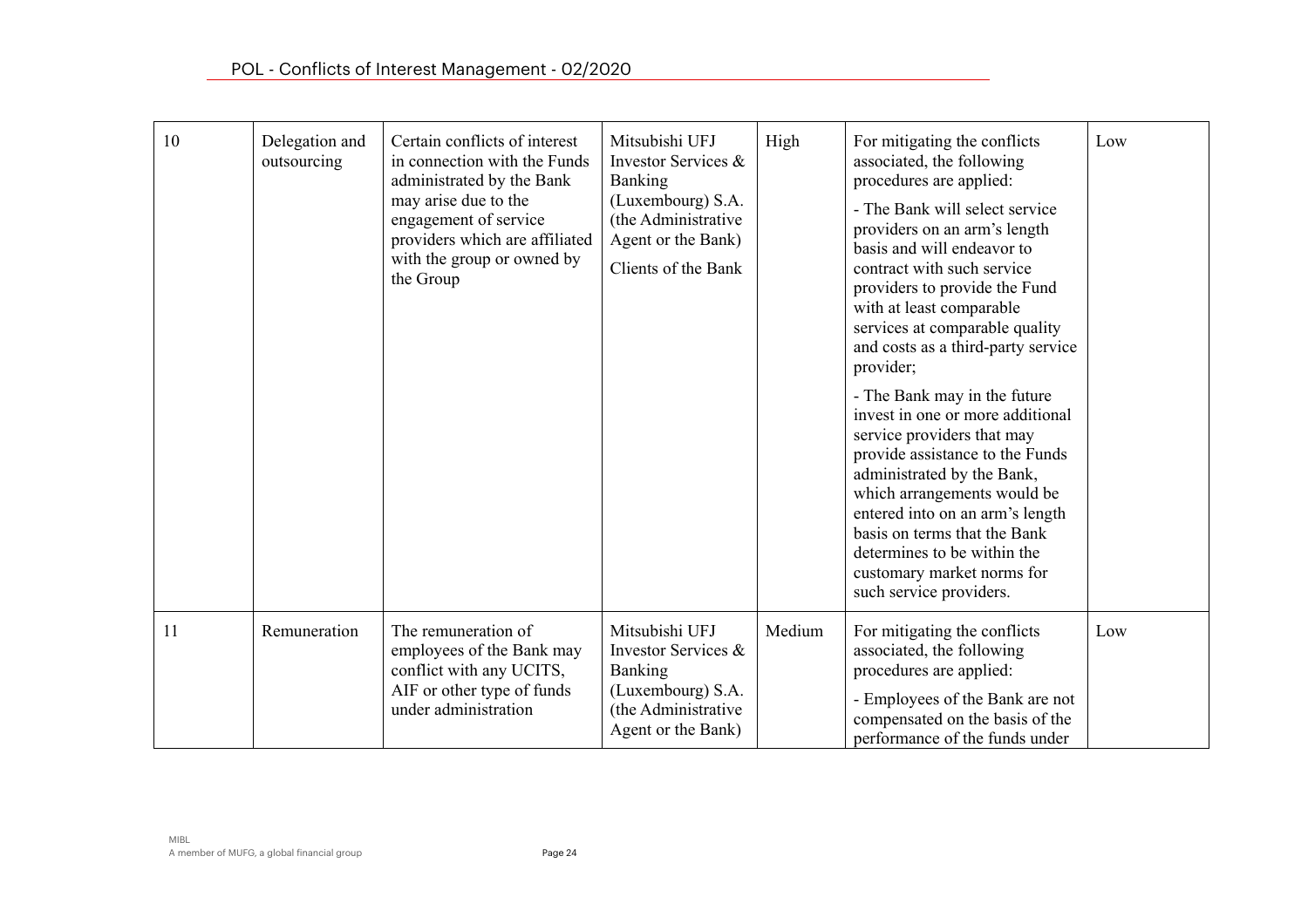|    |              |                                                                                                                                                                                                                                                                                                                                                                                                                                                                                                                                    | Funds under<br>administration                                                                                                                             |        | administration.<br>- The Bank itself is not<br>remunerated on the basis of the<br>performance of each fund but<br>according to the standard fees<br>defined by the Bank for each<br>service and as agreed with each<br>fund and their relevant<br>management company.                                                                                                                                                                                                                                                                                                                                                                     |     |
|----|--------------|------------------------------------------------------------------------------------------------------------------------------------------------------------------------------------------------------------------------------------------------------------------------------------------------------------------------------------------------------------------------------------------------------------------------------------------------------------------------------------------------------------------------------------|-----------------------------------------------------------------------------------------------------------------------------------------------------------|--------|-------------------------------------------------------------------------------------------------------------------------------------------------------------------------------------------------------------------------------------------------------------------------------------------------------------------------------------------------------------------------------------------------------------------------------------------------------------------------------------------------------------------------------------------------------------------------------------------------------------------------------------------|-----|
| 12 | Remuneration | The decision-making process<br>in relation with the<br>remuneration (i.e. fixed and<br>variable) of the staff in the<br>controls functions is<br>performed only by the<br>executive members of the<br>Management, which may<br>affect the independence of<br>the controls functions.<br>The remuneration of the staff<br>in the controls functions is<br>directly or indirectly linked<br>to one or more business units<br>they oversee and is not<br>related to the achievement of<br>the objectives linked to their<br>function. | Mitsubishi UFJ<br>Investor Services &<br>Banking<br>(Luxembourg) S.A.<br>(the Administrative)<br>Agent or the Bank)<br>Staff in the controls<br>functions | Medium | For mitigating the conflicts<br>associated, the following<br>procedures are applied:<br>- The remuneration<br>(fixed and variable) of the heads<br>of each control function (i.e.<br>compliance, risk and internal<br>audit) is determined by the<br><b>Executive Committee but is</b><br>ultimately overseen by the<br>Board of Directors. Individual<br>amounts of bonuses or<br>increase/decrease in the fixed<br>remuneration are ultimately<br>approved by the Board of<br>Directors.<br>- The variable remuneration of<br>the staff in the controls functions<br>is based on previous net profits<br>generated by the Bank (and not | Low |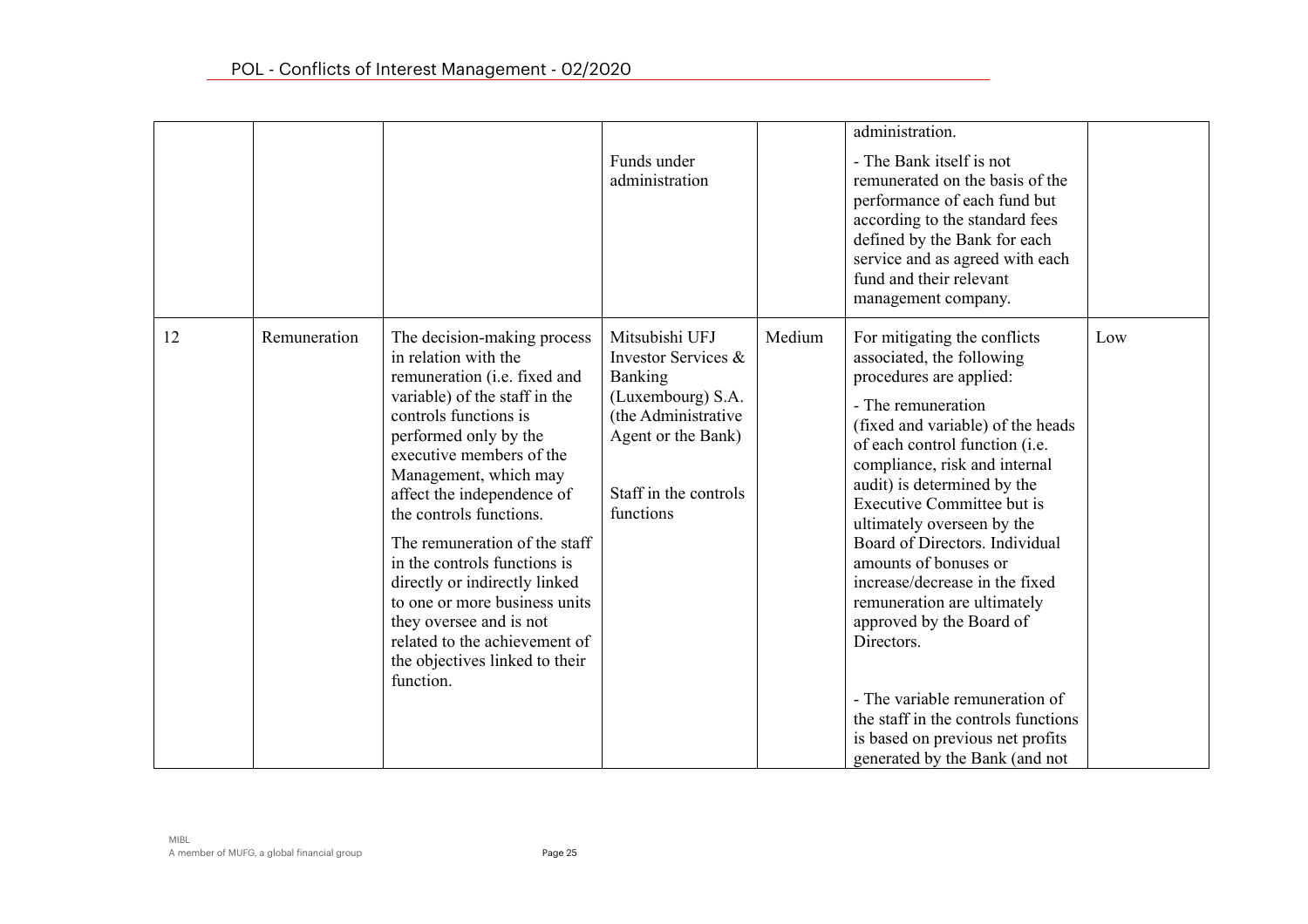|    |                                            |                                                                                                                                                                                                                                                                                                 |                                                                                                                                                          |        | the performance of a business<br>unit in particular). Controls<br>functions are only assessed<br>based on qualitative criteria<br>which are linked to their<br>function and not on<br>quantitative/financial criteria,<br>which preserves their<br>independence from the business<br>activities of the Bank.                                                                                                                                                                                                                                                      |     |
|----|--------------------------------------------|-------------------------------------------------------------------------------------------------------------------------------------------------------------------------------------------------------------------------------------------------------------------------------------------------|----------------------------------------------------------------------------------------------------------------------------------------------------------|--------|-------------------------------------------------------------------------------------------------------------------------------------------------------------------------------------------------------------------------------------------------------------------------------------------------------------------------------------------------------------------------------------------------------------------------------------------------------------------------------------------------------------------------------------------------------------------|-----|
| 13 | Inducements,<br>gifts and<br>entertainment | An employee receives some<br>gifts or benefits in the form<br>of monies, goods, services or<br>entertainment which may<br>influence the employee in<br>the proper performance of<br>his/her duties or which may<br>influence the employee to<br>elect certain vendors to work<br>with the Bank. | Mitsubishi UFJ<br>Investor Services &<br><b>Banking</b><br>(Luxembourg) S.A.<br>(the Administrative<br>Agent or the Bank)<br>Any employee of<br>the Bank | Medium | For mitigating the conflicts<br>associated, the following<br>procedures are applied:<br>- A Personal Gift and<br>Entertainment Policy has been<br>defined and implemented.<br>- Each employee must obtain a<br>pre-approval for the Authorized<br>Management of the Bank before<br>accepting any entertainment;<br>- A gift and entertainment log<br>has been put in place in order to<br>ensure that each gift, benefit is<br>reported, recorded, assessed and<br>approved (inter-alia that<br>thresholds are complied with) by<br>the Chief Compliance Officer. | Low |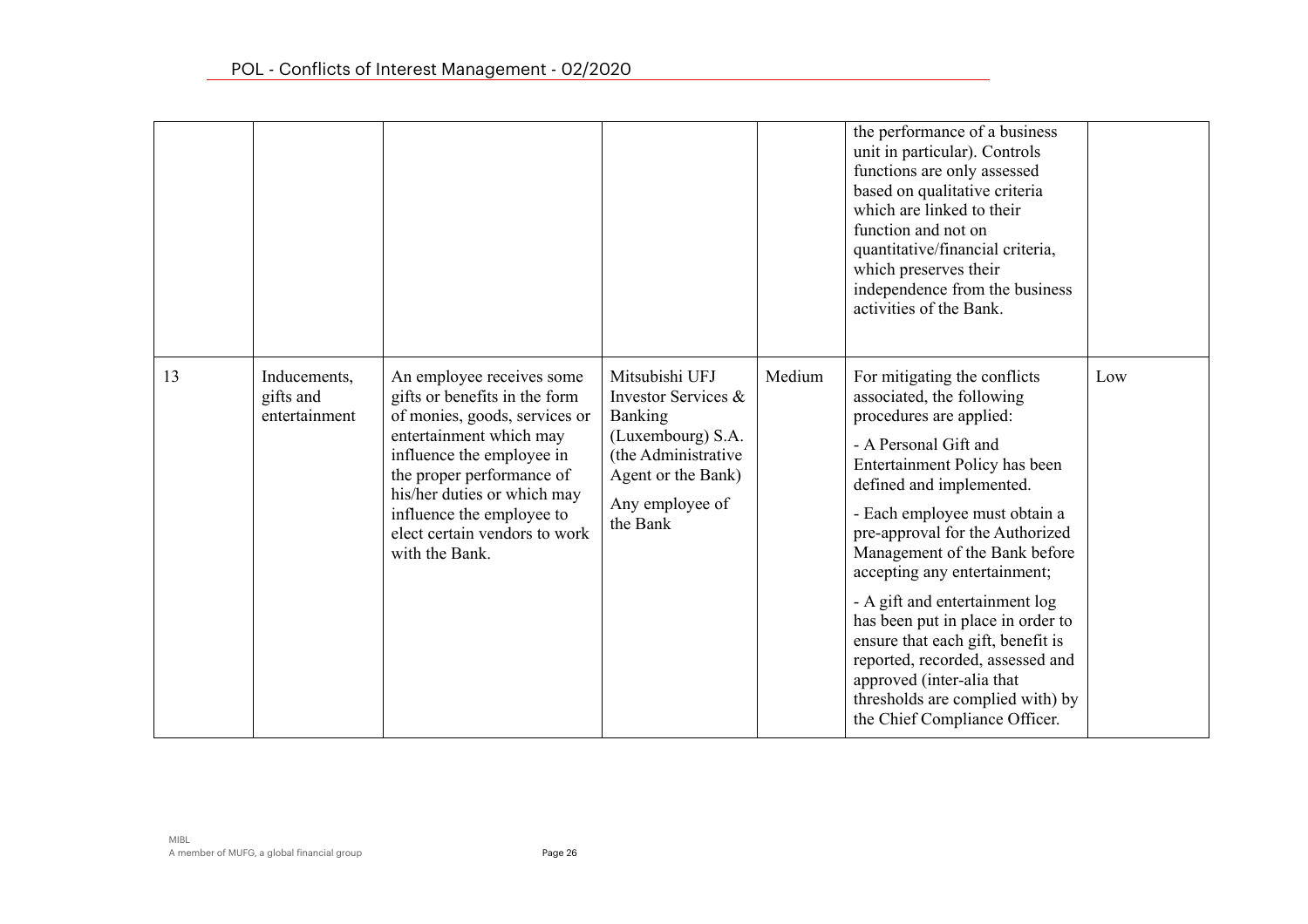| 14 | Personal<br>transactions                                                 | Personal transactions of the<br>Bank's employees may<br>conflict with the interests of<br>the funds and of its investors                                                                                                    | Any employee of<br>the Bank<br>Funds under<br>administration/inve<br>stors of such funds | High | For mitigating the conflicts<br>associated, the following<br>procedures are applied:<br>- Each employee is prohibited<br>from investing in the funds<br>which are administrated by the<br>Bank;<br>- Employees of the Bank have<br>not the possibility to have a<br>personal account trading at the<br>Bank or to use systems of the<br>Banks in order to trade for their<br>own account. | Medium |
|----|--------------------------------------------------------------------------|-----------------------------------------------------------------------------------------------------------------------------------------------------------------------------------------------------------------------------|------------------------------------------------------------------------------------------|------|-------------------------------------------------------------------------------------------------------------------------------------------------------------------------------------------------------------------------------------------------------------------------------------------------------------------------------------------------------------------------------------------|--------|
| 15 | Market<br>abuse/Insider<br>dealing                                       | Employees of the Bank may<br>perform trades in securities<br>whilst being in possession of<br>inside information, non-<br>public information or in a<br>way that could constitute<br>market abuse and/or insider<br>dealing | Any employee of<br>the Bank<br>Funds under<br>administration/inve<br>stors of such funds | High | For mitigating the conflicts<br>associated, the following<br>procedures are applied:<br>- A Market Abuse Policy has<br>been defined and implemented;                                                                                                                                                                                                                                      | Medium |
| 16 | <b>Business and</b><br>operations /<br>Late trading and<br>market timing | Investors of the funds may<br>not be equally treated if<br>some investors are allowed<br>to:<br>- Subscribe or redeem funds'<br>shares/units after the<br>share/unit price has been                                         | Investors of the<br>funds                                                                | High | For mitigating the conflicts<br>associated, the following<br>procedures are applied:<br>- A Late Trading and Market<br>Timing Procedure has been<br>defined and is implemented;<br>- Each order validated and                                                                                                                                                                             | Medium |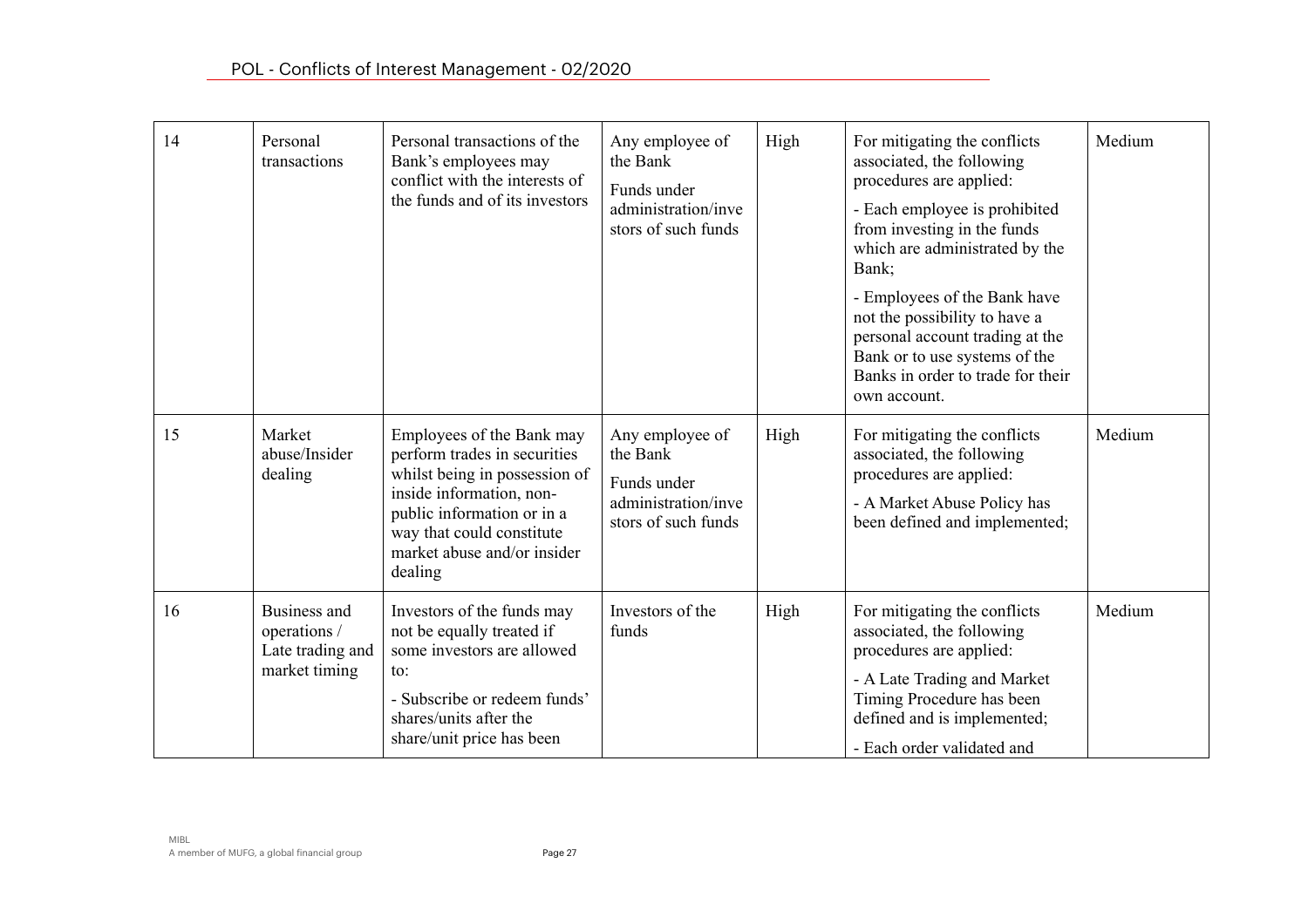| determined;<br>- Switch among fund asset<br>classes in an attempt to profit<br>from the changes in their<br>market outlook |  | processed after the cut/off time,<br>as defined in the prospectus of<br>each relevant fund, has to be<br>submitted to a close<br>investigation and approved by<br>the head of department;                                                                                                                          |  |
|----------------------------------------------------------------------------------------------------------------------------|--|--------------------------------------------------------------------------------------------------------------------------------------------------------------------------------------------------------------------------------------------------------------------------------------------------------------------|--|
|                                                                                                                            |  | - All orders processed after the<br>cut-off time are logged along<br>with rationale if it has been<br>processed after the cut-off time;                                                                                                                                                                            |  |
|                                                                                                                            |  | - The Compliance Department is<br>regularly performing additional<br>controls to ensure that the log is<br>complete and reasons supporting<br>the processing after the cut-off<br>time are valid.                                                                                                                  |  |
|                                                                                                                            |  | - Where<br>subscriptions/redemptions<br>orders are sent by nominees (i.e.<br>distributors acting as nominee in<br>the relevant fund) after the cut-<br>off time, employee obtain the<br>formal evidence that those<br>orders have been received in due<br>time by the nominee ( <i>i.e.</i> before<br>$cut/off)$ . |  |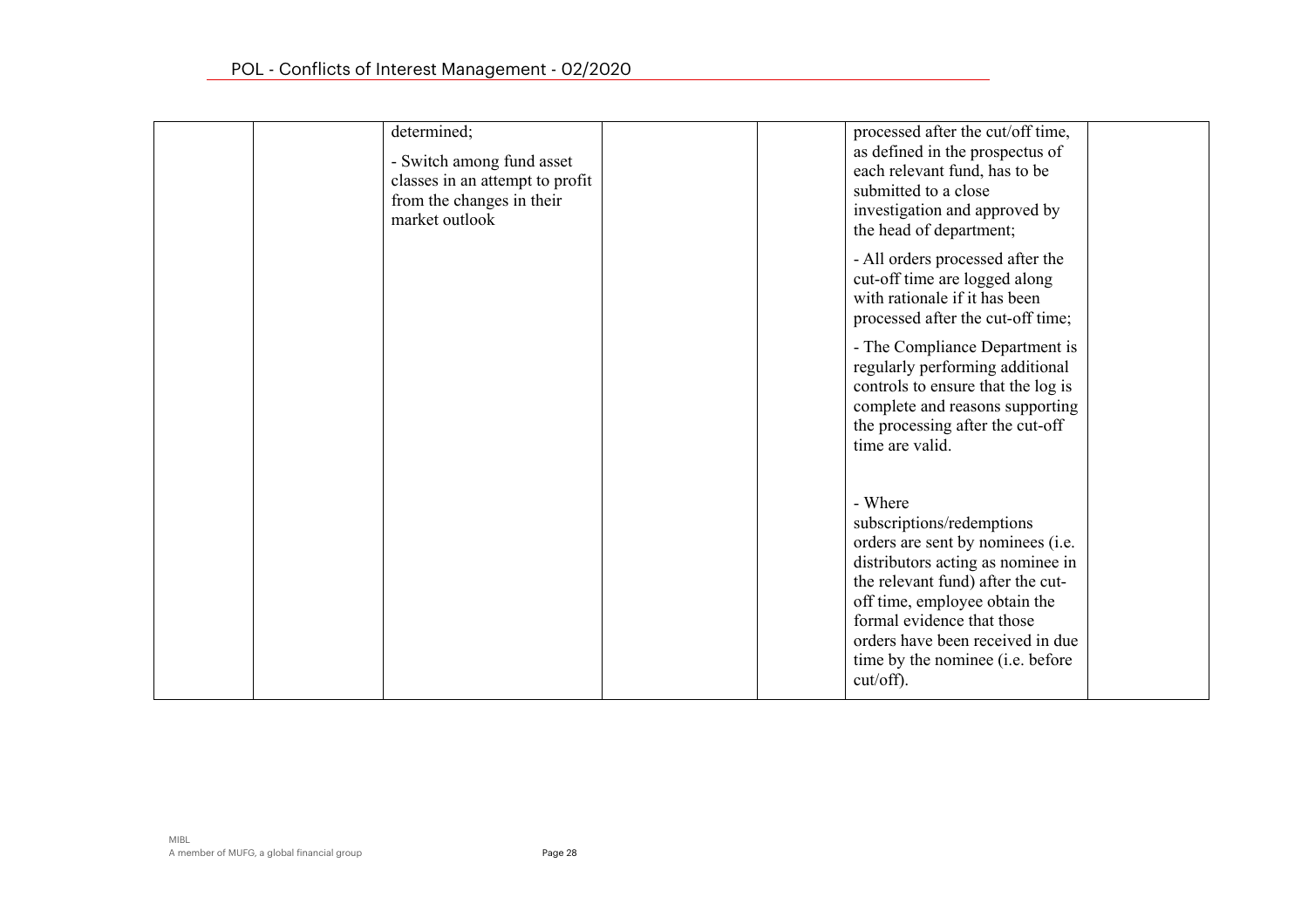| 17 | Business and<br>operations /<br>Operational<br>errors | One or more employees of<br>the Bank may overlook<br>errors to avoid paying<br>compensation to<br>shareholders/unitholders of<br>the funds                                                                       | One or more<br>employees of the<br>Bank<br>Investors of the<br>funds administrated<br>by the Bank | Medium | An Operational Error Procedure<br>has been defined and<br>implemented.<br>According to this procedure,<br>each employee is responsible to<br>escalate any operational error to<br>the relevant manager of the<br>department and to the Risk<br>Management Department of the<br>Bank.<br>A log recording all operational<br>errors has been put in place and<br>is maintained by the Risk<br>Management department of the<br>Bank. | Low    |
|----|-------------------------------------------------------|------------------------------------------------------------------------------------------------------------------------------------------------------------------------------------------------------------------|---------------------------------------------------------------------------------------------------|--------|-----------------------------------------------------------------------------------------------------------------------------------------------------------------------------------------------------------------------------------------------------------------------------------------------------------------------------------------------------------------------------------------------------------------------------------|--------|
| 18 | External<br>hotline/Whistle<br>blowing                | The external Whistleblowing<br>hotline law firm Kleyr<br>Grasso may not act<br>independently in case the<br>Managing Director and/or<br>the Deputy Managing<br>Director are involved in a<br>whistleblowing case | Managing Director<br>and Deputy<br>Managing Director<br>Law firm Kleyr<br>Grasso                  | High   | The<br>firm<br>issued<br>law<br>a<br>March 2019<br>memorandum in<br>stating that their lawyers that<br>serve as external windows for<br>whistleblowing cases normally<br>do not work on Mitsubishi files                                                                                                                                                                                                                          | Medium |

#### **Appendix II: Notification form in order to report/escalate conflicts of interest**